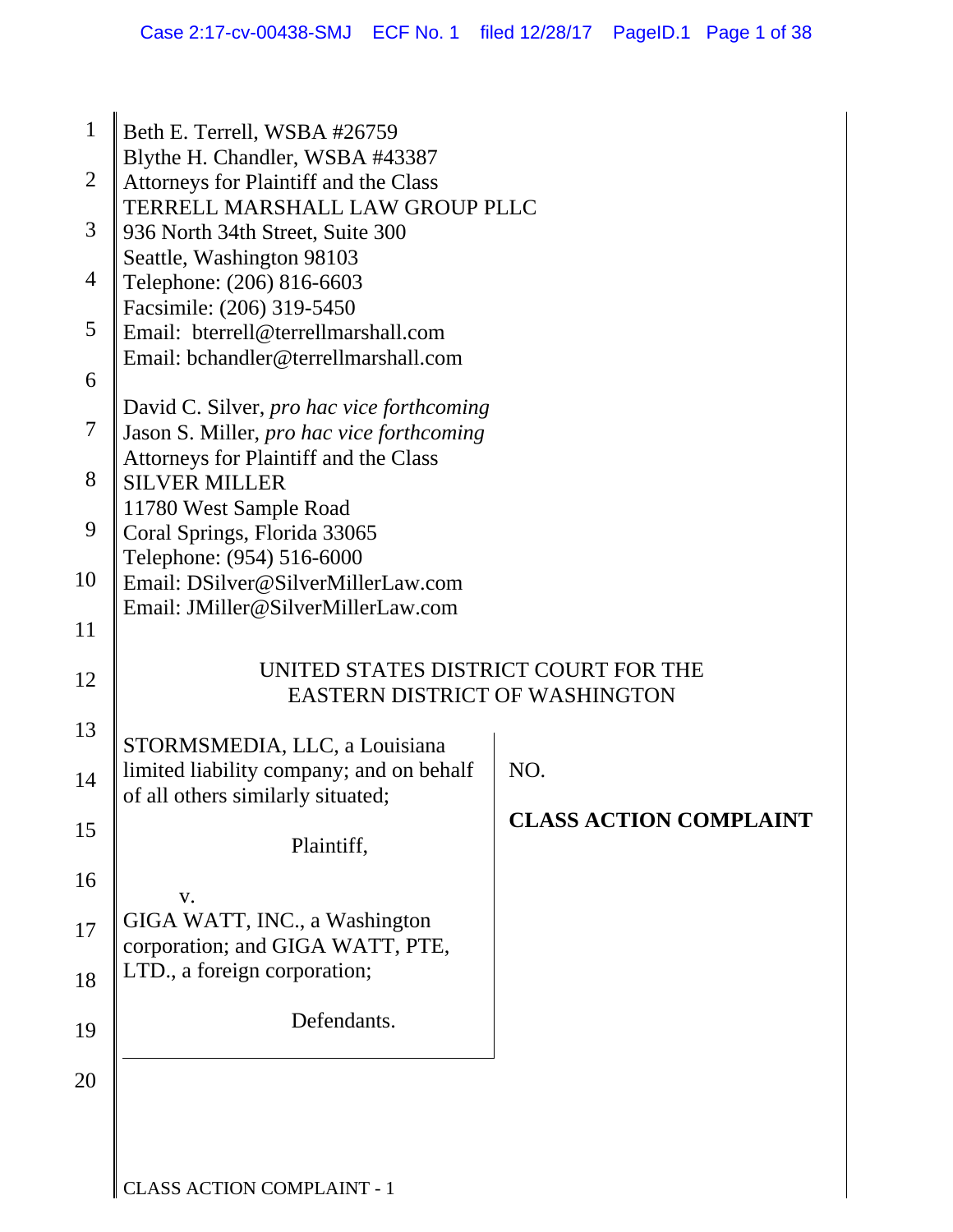1 2 3 4 5 6 Plaintiff STORMSMEDIA, LLC, a Louisiana limited liability company ("Plaintiff"), individually and on behalf of all other persons and entities similarly situated as defined herein, by and through undersigned counsel, hereby sues GIGA WATT, INC., a Washington corporation; and GIGA WATT, PTE, LTD., a foreign corporation (collectively "GIGA WATT" or "Defendants"), for damages and for equitable relief. In support thereof, Plaintiff alleges as follows:

#### **PRELIMINARY STATEMENT**

8 9 10 11 12 13 14 15 1. This nationwide class action is brought by Plaintiff STORMSMEDIA, LLC, individually and on behalf of a class of similarly situated investors (the "Class Members") who contributed more than \$20 million worth of cryptocurrency (bitcoin or Ether) or fiat currency (*e.g.*, U.S. Dollars, Euros) during an Initial Coin Offering (ICO) in or about June 2017 - August 2017 propagated by Defendants -- a contribution that, due to the rising value of the cryptocurrency invested by the Plaintiff Class, is now valued at more than \$100 million.

16 17 18 19 20 2. Defendants spent months promoting interest in their purported development of a full-service, turnkey processing center to house high-capacity cryptocurrency mining equipment in the state of Washington that would provide miners a "full range of mining services from hosting, maintenance, and repair to private blockchain servicing" (the "Giga Watt Project"). The state of Washington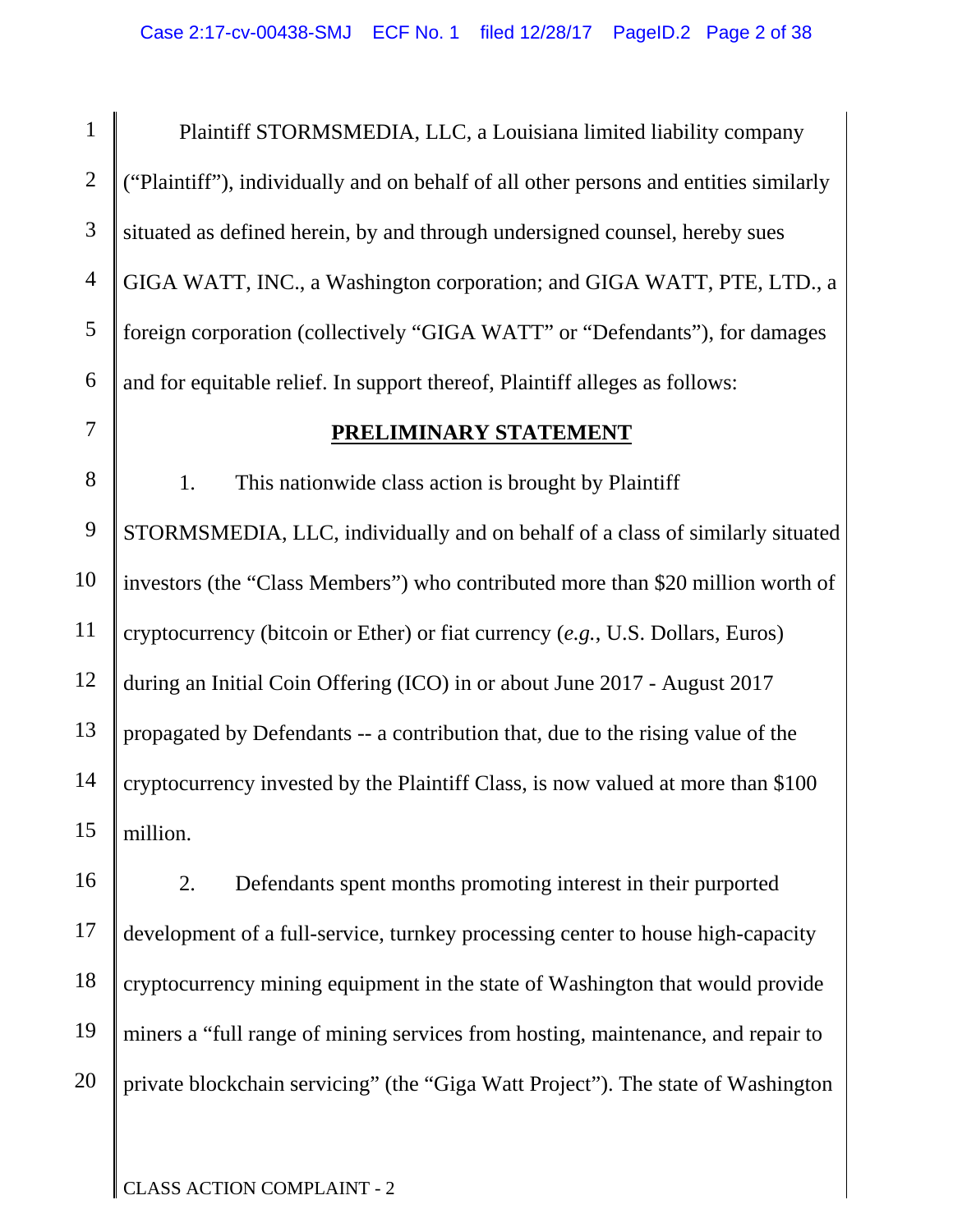1 2 was chosen as the site of the Giga Watt Project because, *inter alia*, it has one of the lowest electricity costs to consumers in the world.

3 4 5 6 7 8 3. Defendants also promoted to investors that, hand-in-hand with hosting and maintaining mining equipment, Defendants would also provide interested investors -- for a separate investment of cryptocurrency -- "purchase and delivery of mining equipment [and related power supplies] through [GIGA WATT, PTE LTD.] with its subsequent setup and hosting at Giga Watt's facilities in Wenatchee, WA."

9 10 4. At the time Plaintiff and each Class Member made his/her/its investment, the Giga Watt Project was not fully developed or functional.

11 12 13 14 15 16 17 5. For each investment of bitcoin, Ether, or fiat currency in GIGA WATT prior to the launch of the Giga Watt Project, the investor would be given either: (a) Ethereum-based cryptocurrency tokens called Giga Watt tokens ("WTT") which were newly-created by Defendants and which represented the exclusive right to use the Giga Watt Project's capacity rent-free for 50 years, or (b) mining equipment and related power supplies to be set up and deployed by the GIGA WATT team at the site of the Giga Watt Project.

18 19 20 6. The investor would not be given his/her/its Giga Watt tokens or machinery, however, until Defendants released a specific batch of the tokens or machinery, based on how far along the Giga Watt Project was in its development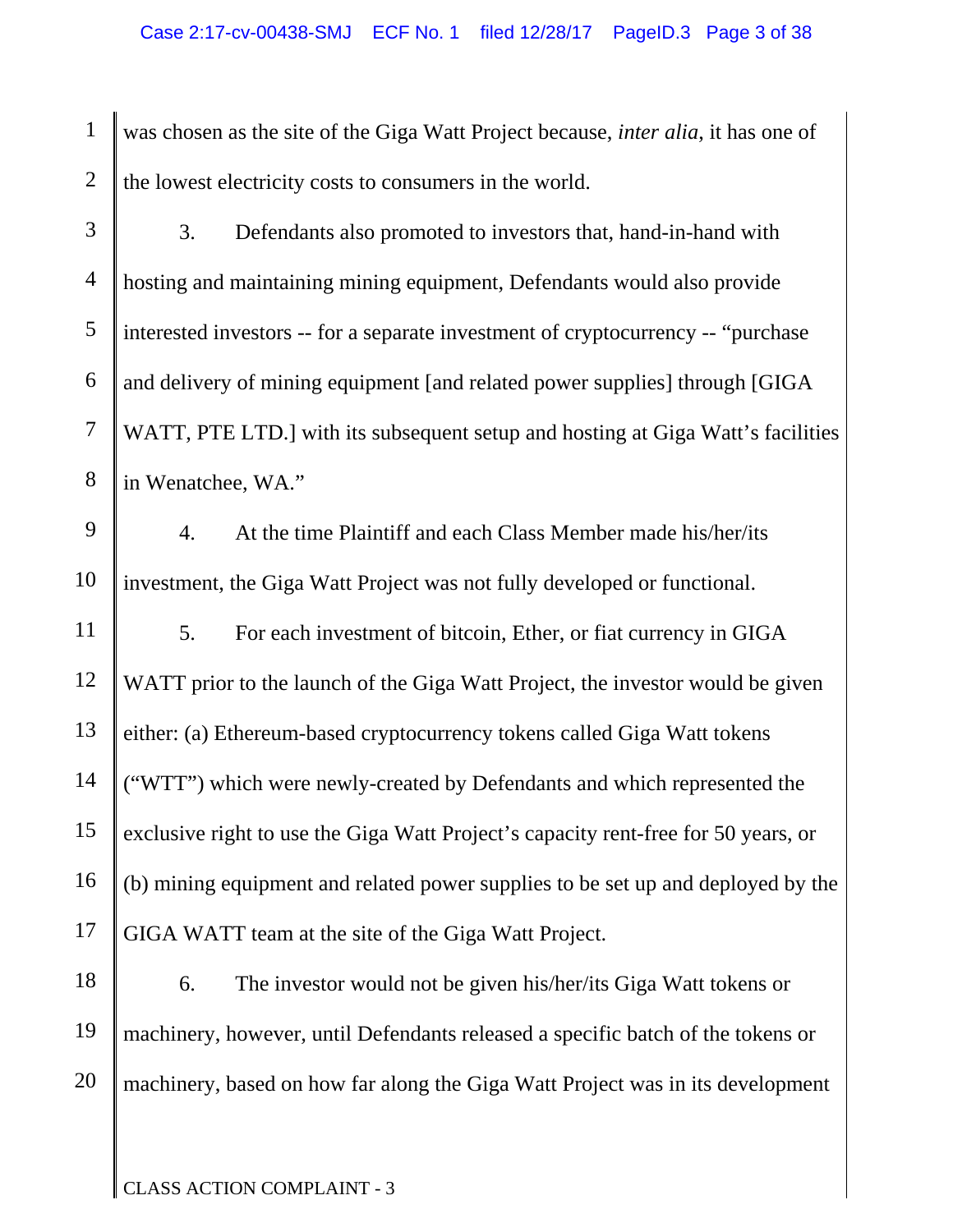1 2 3 4 5 6 7 8 9 10 11 12 13 14 15 16 17 18 19 20 and functionality. Giga Watt tokens were not scheduled to be released by Defendants to the investors any earlier than July 15, 2017, though the more likely initial release date was August 7, 2017 -- about a week after the ICO had concluded. As such, each investor in the ICO was given nothing more for his/her/its investment than the future right to receive, on some anticipated date, a number of Giga Watt tokens or machinery commensurate with the investor's investment that would then allow the investor access to the yet-to-be-developed Giga Watt Project. 7. At the time of the ICO, the WTT were valued at approximately \$1.00 - \$1.20 per WTT, though Defendants purported that value would skyrocket once the Giga Watt Project was fully developed and functional. 8. To induce interest and investments in the Giga Watt Project, and to maintain interest amongst concerned investors after development of the Giga Watt Project had languished beyond acceptable timeframes, several GIGA WATT representatives have overtly and unmistakably stated to investors that between the time of the ICO and the date on which each investor would be issued his/her/its Giga Watt tokens, the value/price of each Giga Watt token was anticipated to increase significantly. Moreover, GIGA WATT represented that the appreciation in value of the Giga Watt tokens would not be the only income-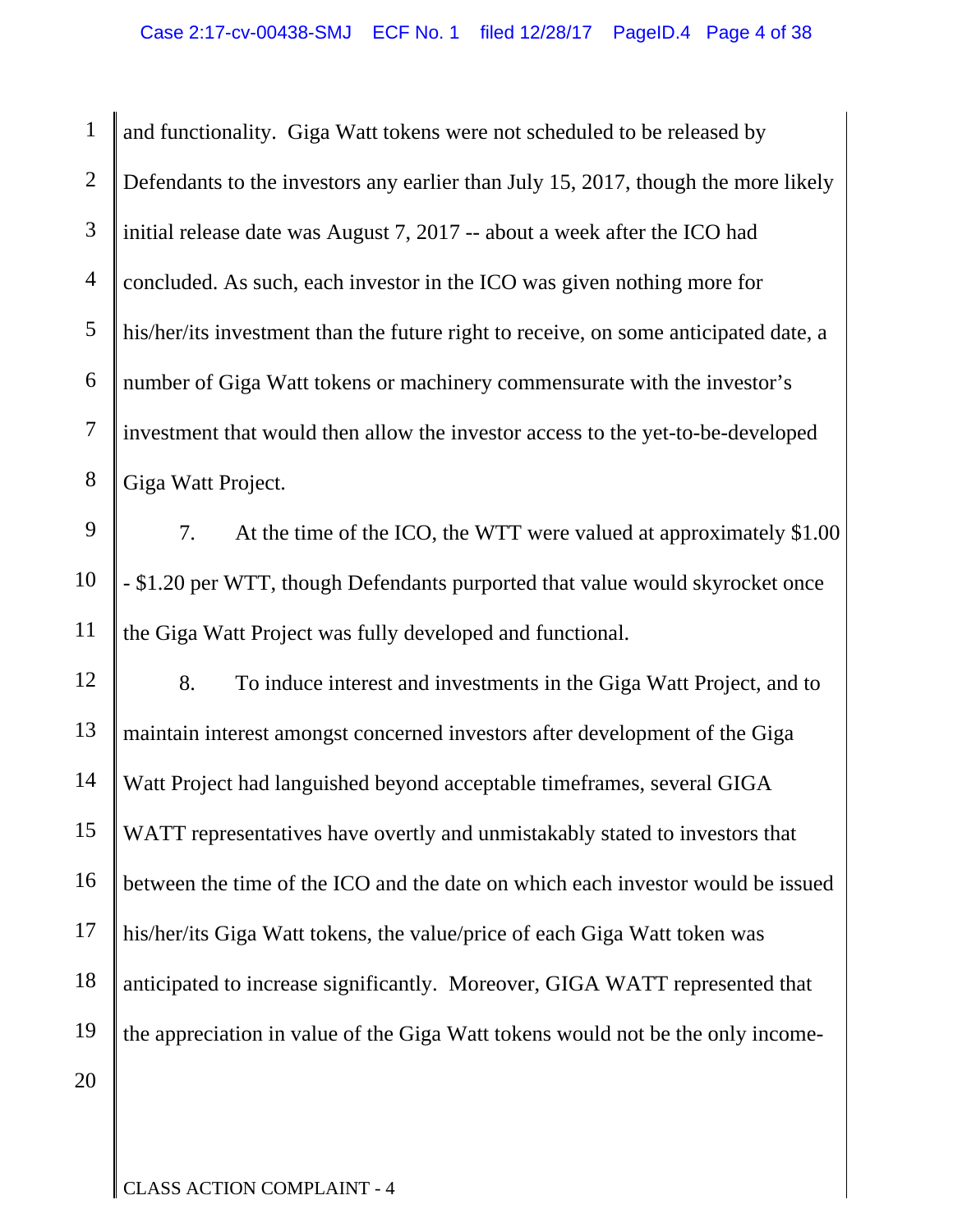| $\mathbf{1}$   | producing avenue open to GIGA WATT investors as a by-product of their                                |  |
|----------------|------------------------------------------------------------------------------------------------------|--|
| $\overline{2}$ | investments, to wit:                                                                                 |  |
| 3              | GIGA WATT Chief Executive Officer recently<br>(a)                                                    |  |
| 4              | published and disseminated to GIGA WATT<br>investors a newsletter in which GIGA WATT                 |  |
| 5              | touted several "of the new income opportunities<br>Giga Watt will bring to its WTT holders in 2018"; |  |
| 6              | and<br>(b)<br>GIGA WATT's in-house General Counsel Zeev                                              |  |
| $\overline{7}$ | Kirsh, on GIGA WATT's behalf, represented in<br>writing to Plaintiff earlier this week that by the   |  |
| 8              | time GIGA WATT completes its entire build-out,<br>the "anticipated value/price of the tokens will    |  |
| 9              | likely climb quite a bit."                                                                           |  |
| 10             | 9.<br>Giga Watt tokens allegedly derive their value from the usefulness,                             |  |
| 11             | availability, functionality, and popularity of the Giga Watt Project -- development                  |  |
| 12             | and launch of which was and is entirely in Defendants' control.                                      |  |
| 13             | 10.<br>Moreover, Defendants held within their sole control the ability to                            |  |
| 14             | determine when the Giga Watt Project was far enough along in its development                         |  |
| 15             | for Giga Watt tokens and machinery to be issued to investors. Investors were, and                    |  |
| 16             | still are, at Defendants' mercy with regard to when, if ever, the investors would                    |  |
| 17             | be issued their Giga Watt tokens and machinery.                                                      |  |
| 18             | As of the date of this filing, the Giga Watt Project is purportedly still<br>11.                     |  |
| 19             | being developed and, upon information and belief, might never be fully launched.                     |  |
| 20             |                                                                                                      |  |
|                |                                                                                                      |  |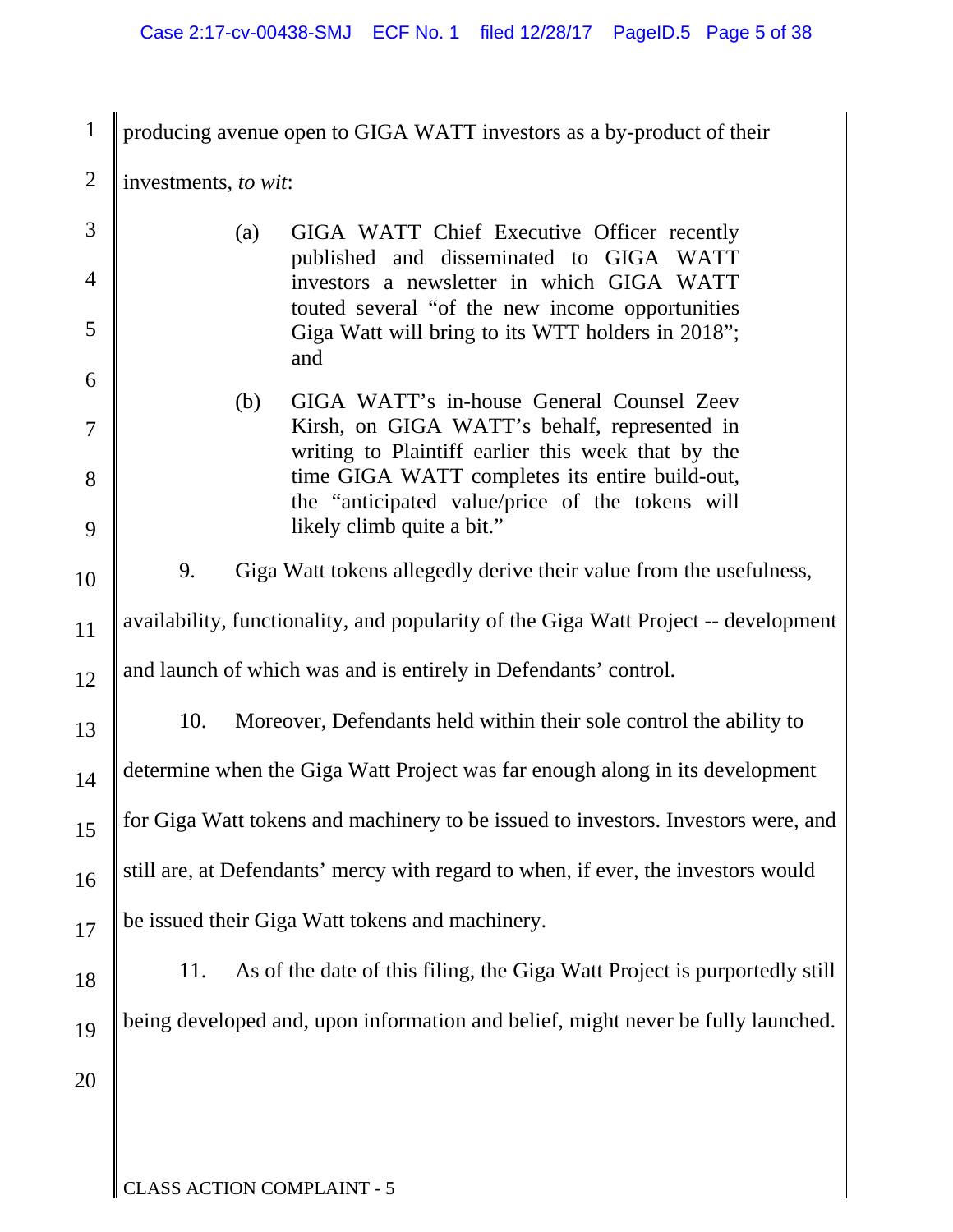1 2 3 4 5 12. Many investors have not been issued their Giga Watt tokens or had their machines set up and deployed, fear that they might never be issued their tokens or see their mining machines activated, and are losing valuable time and money as Defendants indefinitely delay the further development of the Giga Watt Project.

6 7 8 9 10 11 12 13. Additionally, Defendants have represented to Plaintiff that virtually all of the cryptocurrency raised from investors in the ICO has been converted to cash, released from escrow, and was put into a GIGA WATT operating account - which Plaintiff and other Class Members reasonably believe means that the funds raised have been dissipated, or will be dissipated, before the investors receive their Giga Watt tokens/mining equipment or any opportunity to receive a return on their investments.

13 14 15 16 14. The GIGA WATT investors invested in a common enterprise and with an expectation that their investments would increase in value and produce for them a substantial return -- all pivotal occurrences that would be derived solely from the efforts of others, namely Defendants.

17 18 19 20 15. In short, the thing for which Plaintiff and each Class Member invested his/her/its valuable assets looks like a security, functions like a security, and fits the definition of a security. Securities regulators look beyond the form or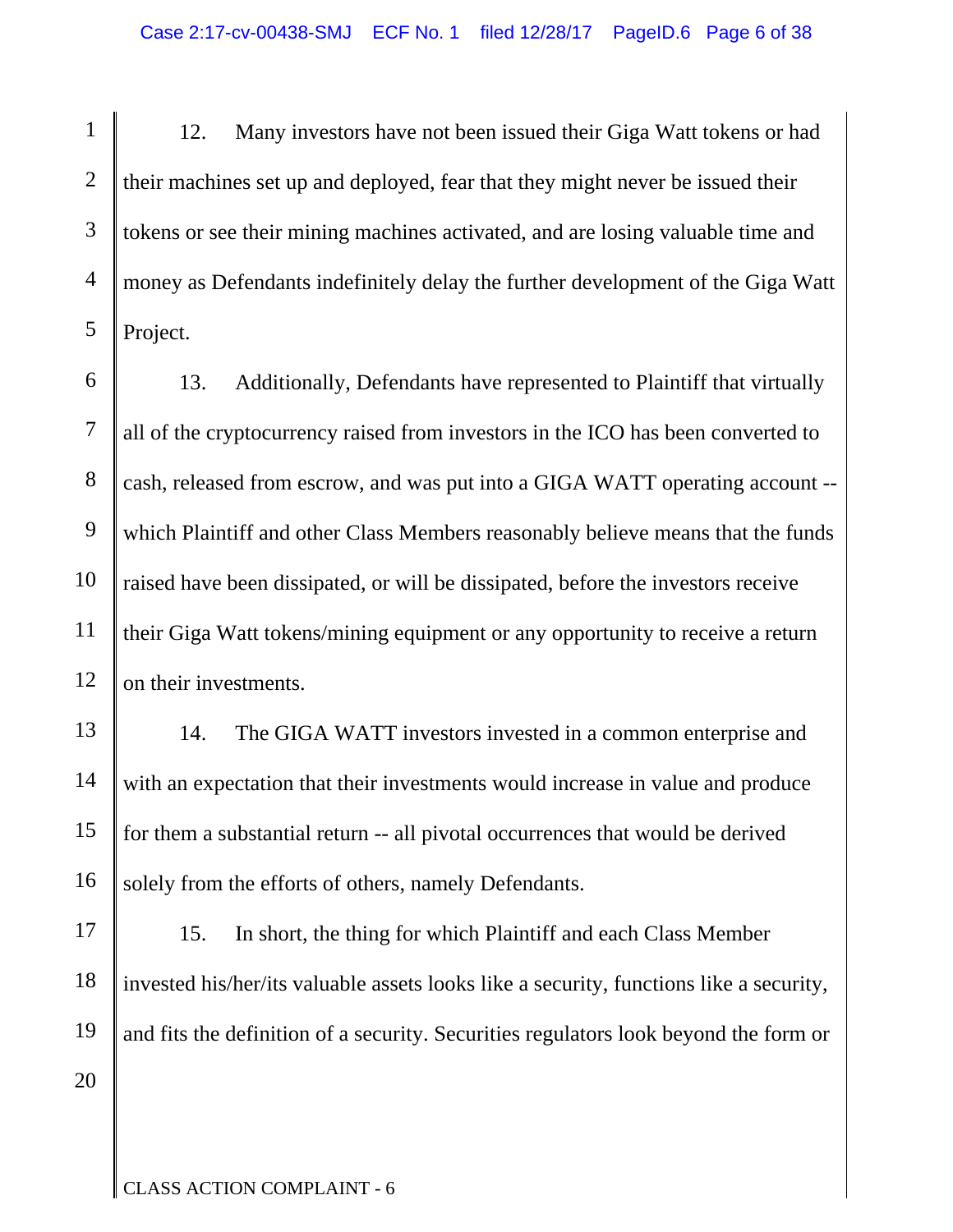1 2 label someone appends to his/her/its activity and instead consider the actual substance and purpose of the activity.

3 4 5 6 16. Notwithstanding Defendants' attempts to avoid governmental and private scrutiny, it is clear that Plaintiff and the Class were indeed profit-seeking investors in a security and that Defendants promoted and conducted an unregistered offering of securities.

7 8 9 10 11 17. Defendants appear to have already pocketed for themselves large sums of money for their promotional efforts, and -- due to the many misrepresentations, factual omissions, and unlawful activities engaged in by Defendants -- it appears Plaintiff and the Class cannot, and potentially will not, see any return on their investments.

12 13 14 15 16 17 18 18. In describing ICOs as a "fertile ground for fraud on investors," United States Securities and Exchange Commission (SEC) Chairman Jay Clayton recently said: "[I]nvestors often do not appreciate that ICO insiders and management have access to immediate liquidity, as do larger investors, who may purchase tokens at favorable prices. Trading of tokens on these platforms is susceptible to price manipulation and other fraudulent trading practices."<sup>1</sup> Mr.

19 20  $\overline{a}$ <sup>1</sup> Jay Clayton, *Governance and Transparency at the Commission and in Our Markets*, Remarks at the PLI 49th Annual Institute on Securities Regulation -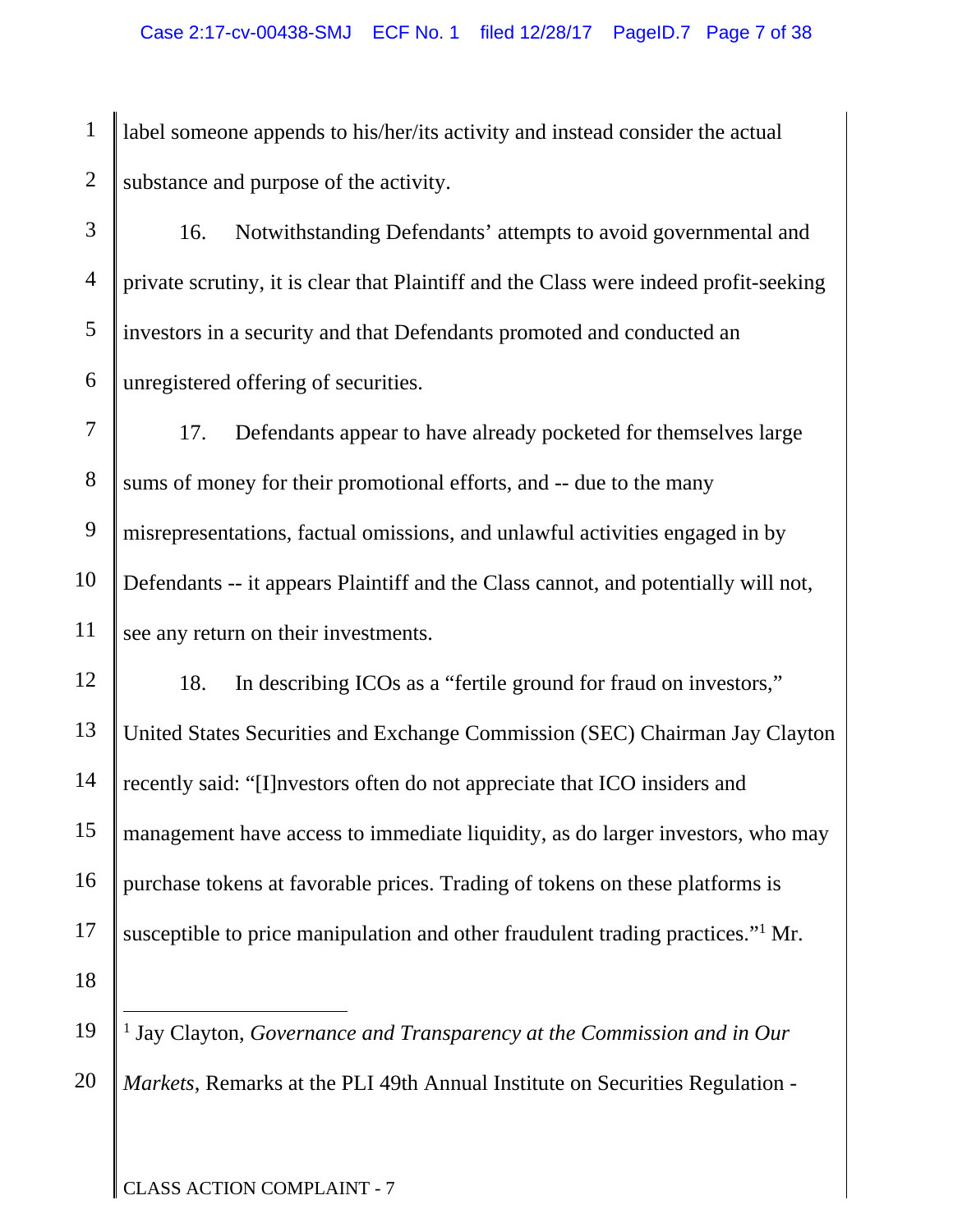1 2 3 Clayton went on to state: "The SEC may not yet have policy or rulemaking answers in these areas, but we are on the lookout for ways to fight the type of opacity that can create an environment conducive to misconduct."

4 5 6 7 8 9 10 11 12 19. Proof of Defendants' deceptive activity and intentional deprivation of investors' rights and protections under the federal securities laws is not required or determinative as to Plaintiff's claims. That is because Defendants are strictly liable for offering and selling unregistered securities. Nevertheless, Defendants' deceptive advertisements, blogs, and investor updates are outlined below to stress the urgency and need for immediate judicial intervention to preserve Plaintiff's and other investors' significant financial interests which Defendants currently control, and to rectify existing and future irreparable harm to Plaintiff and other investors.

13 14 15 20. Plaintiff and Class Members seek compensatory and equitable relief rescinding their investments in GIGA WATT and restoring to them the assets and funds they were induced into investing.

18

 $\overline{a}$ 

17

16

19 20 New York, NY (November 8, 2017), https://www.sec.gov/news/speech/speechclayton-2017-11-08.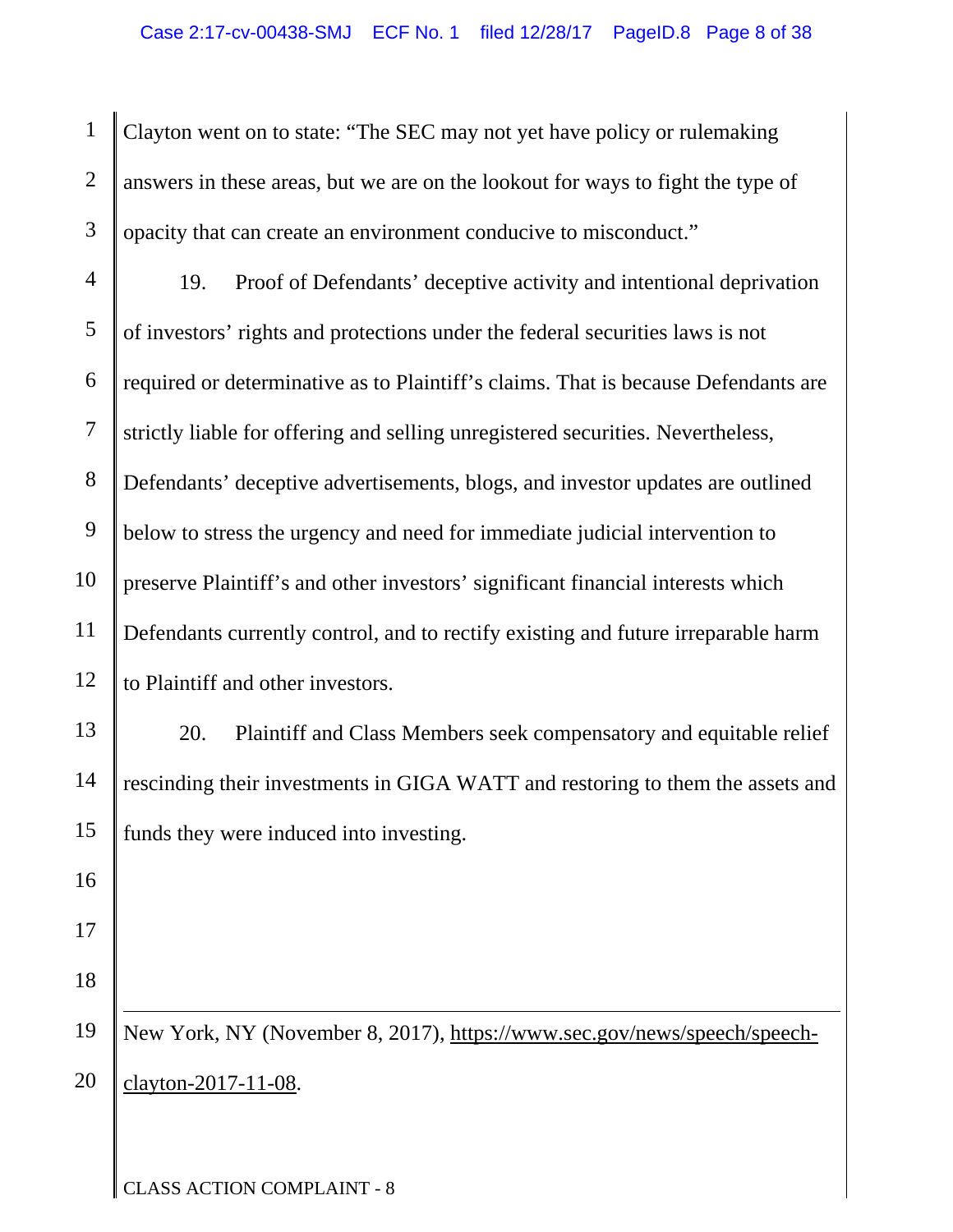| $\mathbf{1}$   | <b>GENERAL ALLEGATIONS</b>                                                        |
|----------------|-----------------------------------------------------------------------------------|
| $\overline{2}$ | <b>THE PARTIES</b>                                                                |
| 3              | <b>Plaintiff</b>                                                                  |
| $\overline{4}$ | Plaintiff STORMSMEDIA, LLC is a Louisiana limited liability<br>21.                |
| 5              | company with its principal place of business in New Orleans, Louisiana. Between   |
| 6              | July 17, 2017 and August 2, 2017, Plaintiff transmitted to Defendants             |
| $\tau$         | 332.61230901 bitcoin and 319.994542 Ether as its investment in GIGA WATT,         |
| 8              | broken down thusly: (a) 127.437975 bitcoin and 319.994542 ether invested for      |
| 9              | the disbursement of WTT tokens, and (b) 205.17433401 bitcoin for 154 Antminer     |
| 10             | D3 machines, related power supplies, and deployment/setup fees. Plaintiff's       |
| 11             | bitcoin and Ether (now being held, in one form or another, by Defendants) are     |
| 12             | currently worth approximately \$5,100,000.00.                                     |
| 13             | On or about November 22, 2017, Plaintiff presented to Defendants a<br>22.         |
| 14             | written demand that Plaintiff's investments in GIGA WATT be rescinded -- a        |
| 15             | demand that Plaintiff repeated on numerous occasions thereafter, including a      |
| 16             | December 11, 2017 demand written on Plaintiff's behalf by undersigned counsel.    |
| 17             | Pleading for the remedy Defendants themselves set forth in the terms of their     |
| 18             | investment materials, Plaintiff made it clear that the only acceptable remedy for |
| 19             | Defendants' wrongful actions was rescission of Plaintiff's investment.            |
| 20             |                                                                                   |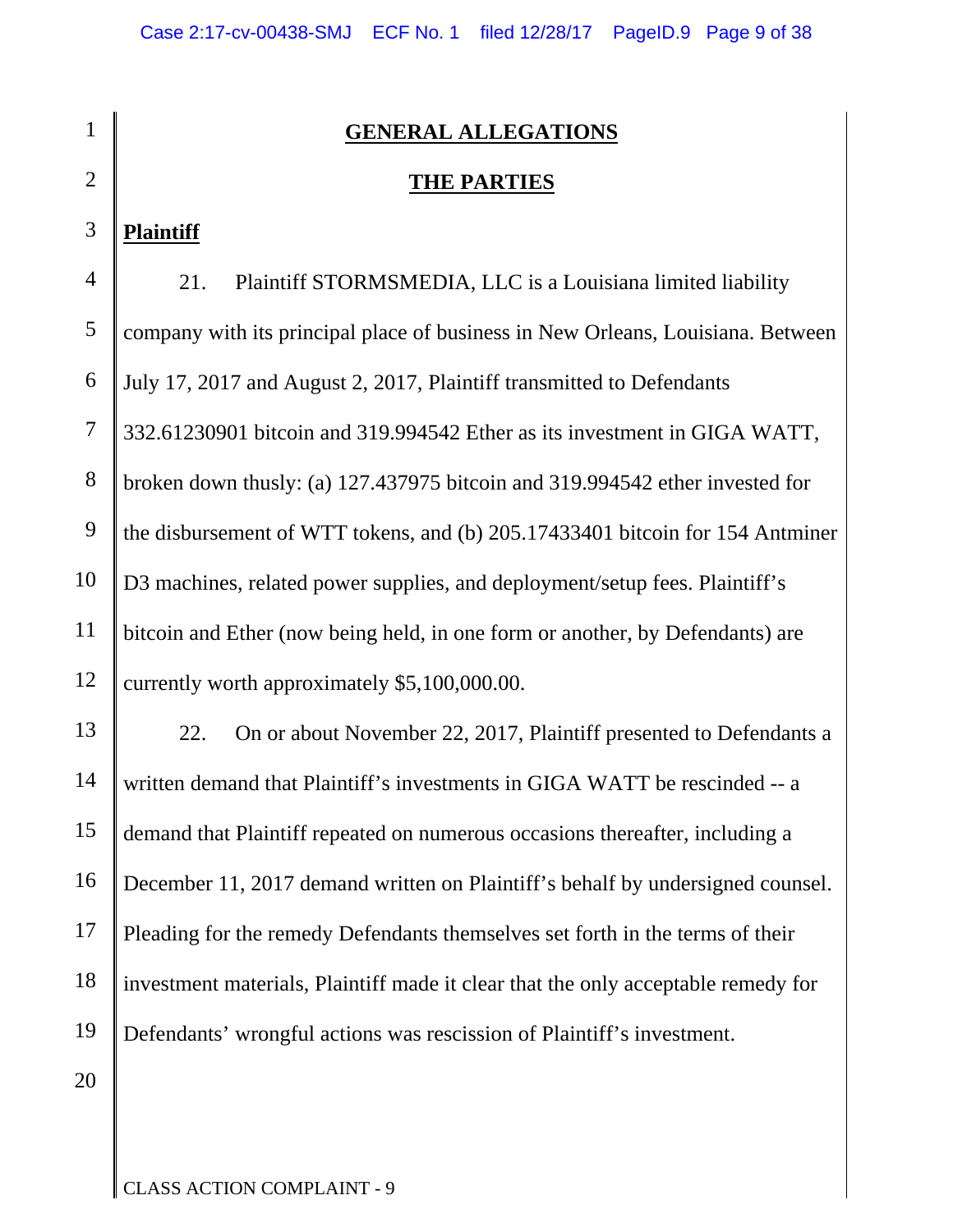1 2 3 4 23. As of the date of this filing, Defendants have failed to provide a meaningful response to Plaintiff's demand and instead seem intent on merely stalling for time despite having violated the terms of their own White Paper and having refused to adhere to their own terms for an investor remedy.

#### 5 **Defendants**

6 7 8 9 10 11 12 13 24. Defendant GIGA WATT, INC. is a Washington corporation with its principal place of business in Wenatchee, Washington. Upon information and belief, GIGA WATT, INC. is currently controlled by its founder, Dave Carlson. 25. Defendant GIGA WATT PTE, LTD. is a foreign for-profit corporation which lists its principal place of business in Singapore. GIGA WATT PTE, LTD. sold to investors mining equipment and related power supplies that could be installed and hosted at the Giga Watt Project's business site(s) in Washington. Upon information and belief, GIGA WATT PTE, LTD. is currently

14 controlled by Dave Carlson.

15 16 17 18 19 20 26. Upon information and belief, GIGA WATT, INC. and GIGA WATT PTE, LTD. are alter egos of one another and are operated by Dave Carlson, who continues to operate the businesses through the present day while ignoring all corporate formalities and using the two companies interchangeably as mere instrumentalities for his personal interests in an attempt to shield himself from personal liability for his wrongful conduct.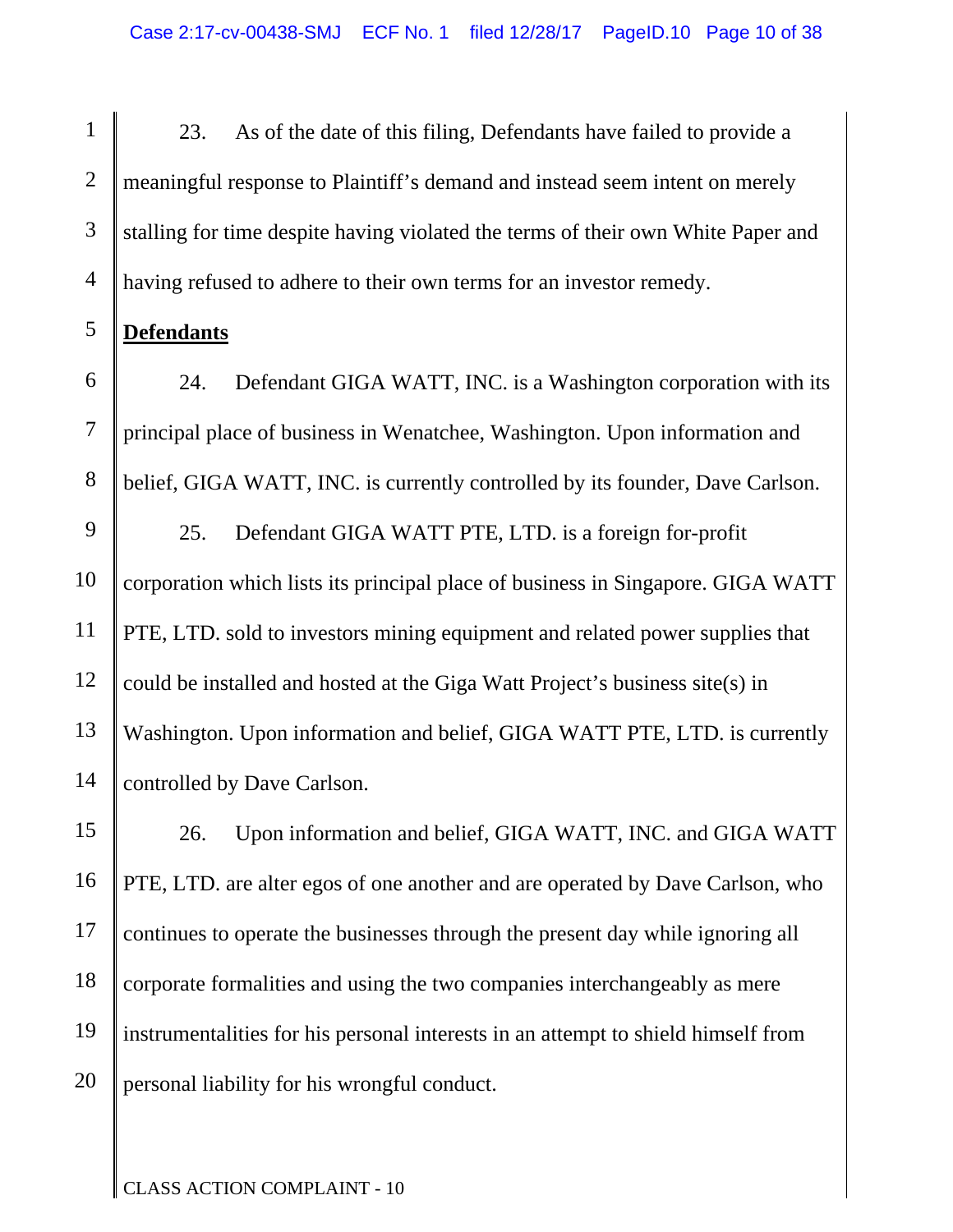| <b>Other Liable Persons/Entities</b>                                               |
|------------------------------------------------------------------------------------|
| 27.<br>In addition to those persons and entities set forth as Defendants           |
| herein, there are likely other parties who may well be liable to Plaintiff, but    |
| respecting whom Plaintiff currently lacks specific facts to permit it to name such |
| person or persons as a party defendant. By not naming such persons or entities at  |
| this time, Plaint if is not waiving its right to amend this pleading to add such   |
| parties, should the facts warrant adding such parties.                             |
| <b>JURISDICTION AND VENUE</b>                                                      |
| <b>Subject Matter Jurisdiction</b>                                                 |
| This Court has jurisdiction over the subject matter of this action<br>28.          |
| pursuant to 28 U.S.C. § 1332, as amended by the Class Action Fairness Act of       |
| 2005, because the matter in controversy exceeds Five Million Dollars               |
| (\$5,000,000.00), exclusive of interest and costs, and is a class action in which  |
| some members of the Class are citizens of different states than Defendants. See,   |
| 28 U.S.C. § 1332(a) and 1332(d)(2)(A). This Court also has supplemental            |
| jurisdiction over the state law claims pursuant to 28 U.S.C. § 1367.               |
| <b>Personal Jurisdiction</b>                                                       |
| This Court has personal jurisdiction over Defendants because: (a) at<br>29.        |
| least one Defendant is operating, present, and/or doing business within this       |
|                                                                                    |
|                                                                                    |
|                                                                                    |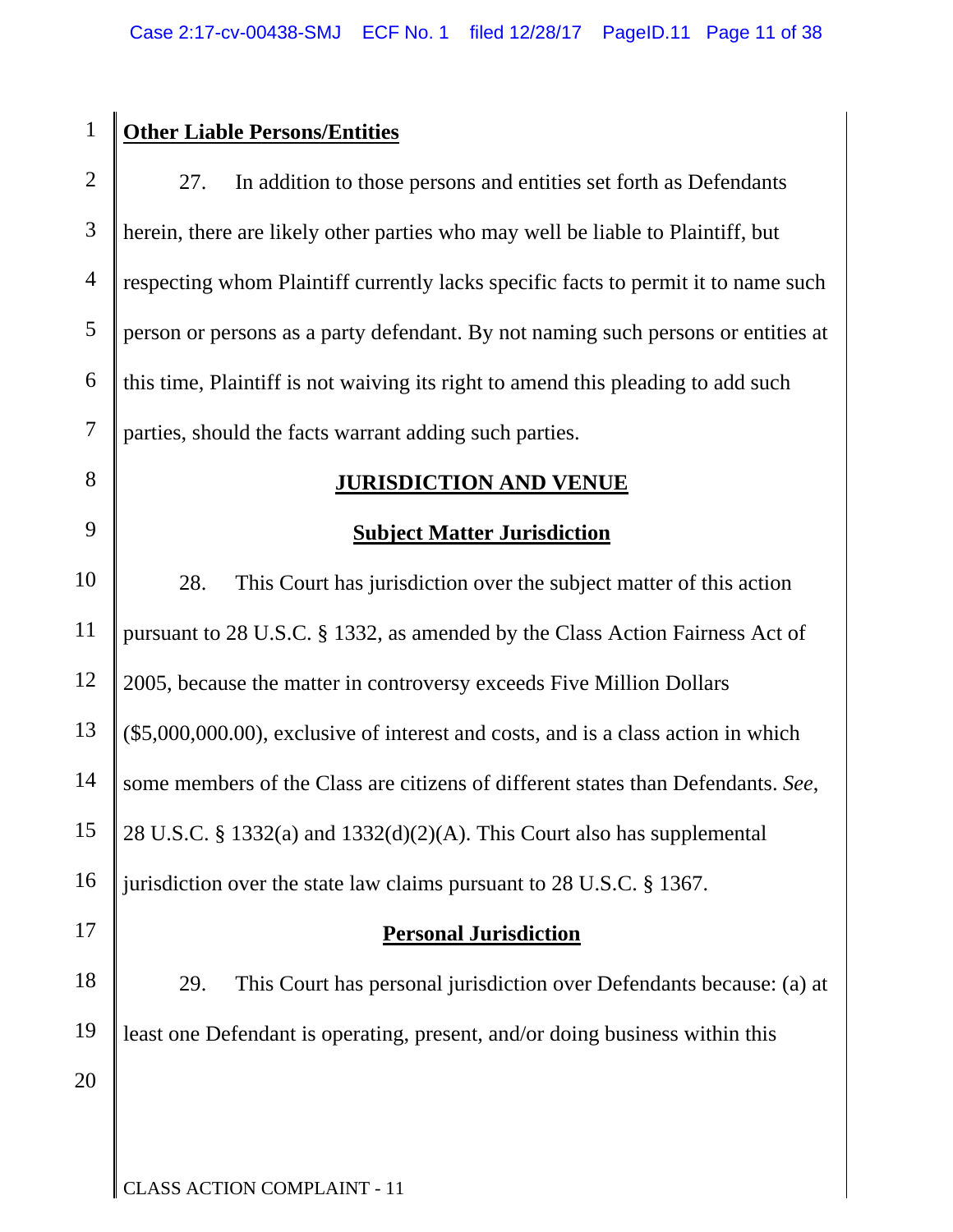1 2 District, and (b) Defendants' breaches and unlawful activity occurred within this District.

3 4 5 30. Defendants solicited investors in this jurisdiction, including Plaintiff, to participate in the Giga Watt Project -- reaping from those investors large sums of money and other assets, including valuable cryptocurrency.

6 7 8 31. In light of the foregoing, Defendants purposefully availed themselves of the benefits of operating in this jurisdiction; and this Court may exercise personal jurisdiction over Defendants.

9

# **Venue**

10 11 12 13 32. Venue is proper pursuant to 28 U.S.C. § 1391 in that a substantial part of the events or omissions giving rise to the claims set forth herein occurred in this judicial district, as GIGA WATT, INC. resides in Washington and the Giga Watt Project has its mining facilities located in Washington.

14 15 33. In light of the foregoing, this District is a proper venue in which to adjudicate this dispute.

16

17

18

19

20

# **FACTUAL ALLEGATIONS APPLICABLE TO ALL COUNTS Cryptocurrency Coin Mining**

34. Unlike fiat currency such as U.S. dollars or Euros -- which are printed by governmental entities -- cryptocurrency comes into existence in the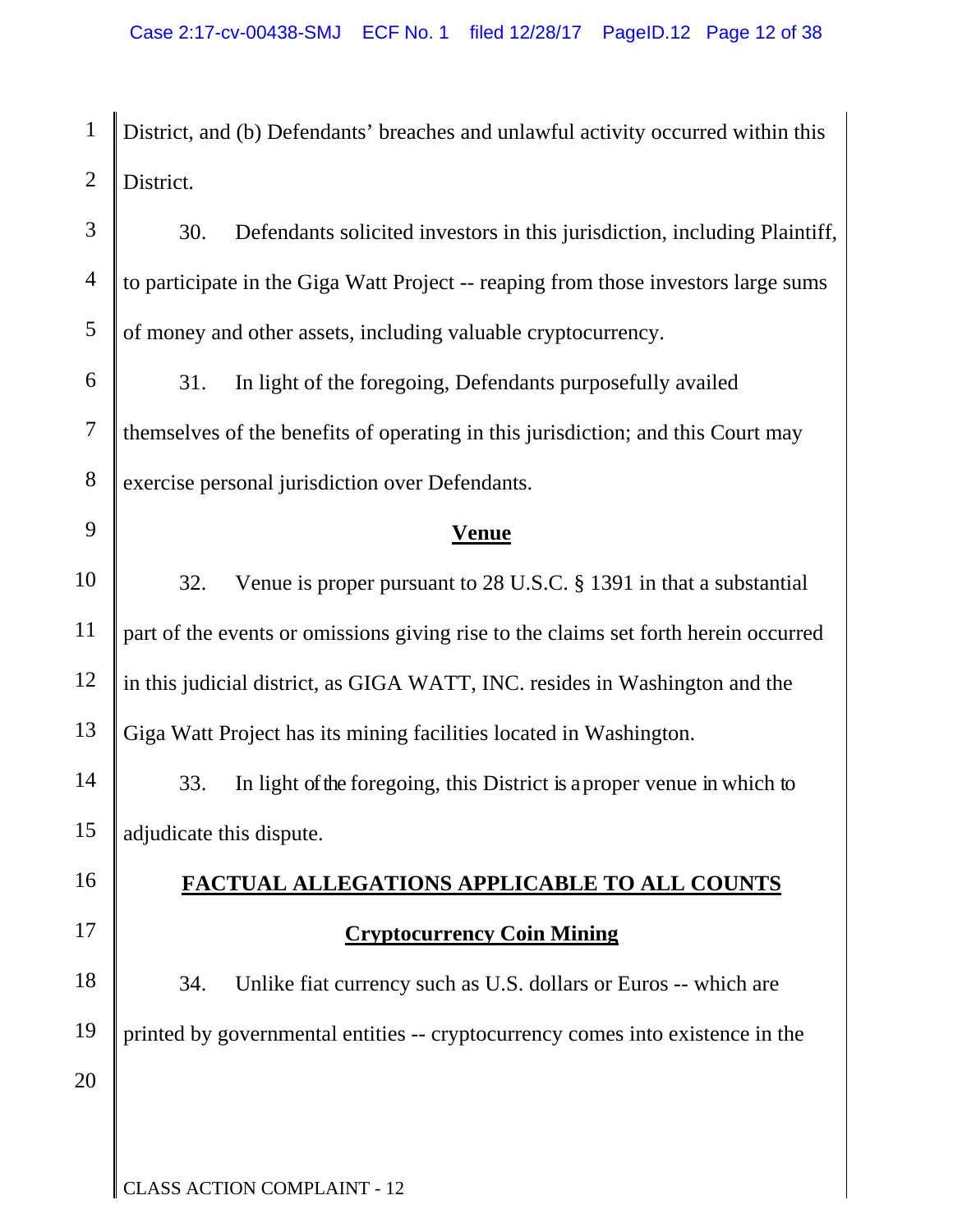1 2 decentralized, self-regulated world of cryptocurrency through the dogged work of individuals or entities known as miners.

3 4 5 35. Bitcoin mining is the process by which transactions are verified and added to the public ledger, known as the blockchain, and also is the means through which new bitcoin are released.

6 7 8 36. While anyone with access to the internet and suitable hardware can participate in mining, the work is difficult and the hardware -- along with the electricity required to operate that hardware -- is oftentimes expensive.

9 10 11 12 37. The mining process involves compiling recent transactions into blocks and trying to solve a computationally difficult algorithmic puzzle. This work typically requires several computers working together to be running 24 hours-a-day.

13 14 38. The miner who first solves the puzzle gets to place the next block on the blockchain and claim the rewards for his/her/its efforts.

15 16 17 18 39. The rewards, which incentivize mining, are both the transactional fees associated with the transactions compiled in the block as well as the newlyreleased bitcoin, of which there is only a finite number that can ever exist in the world.

20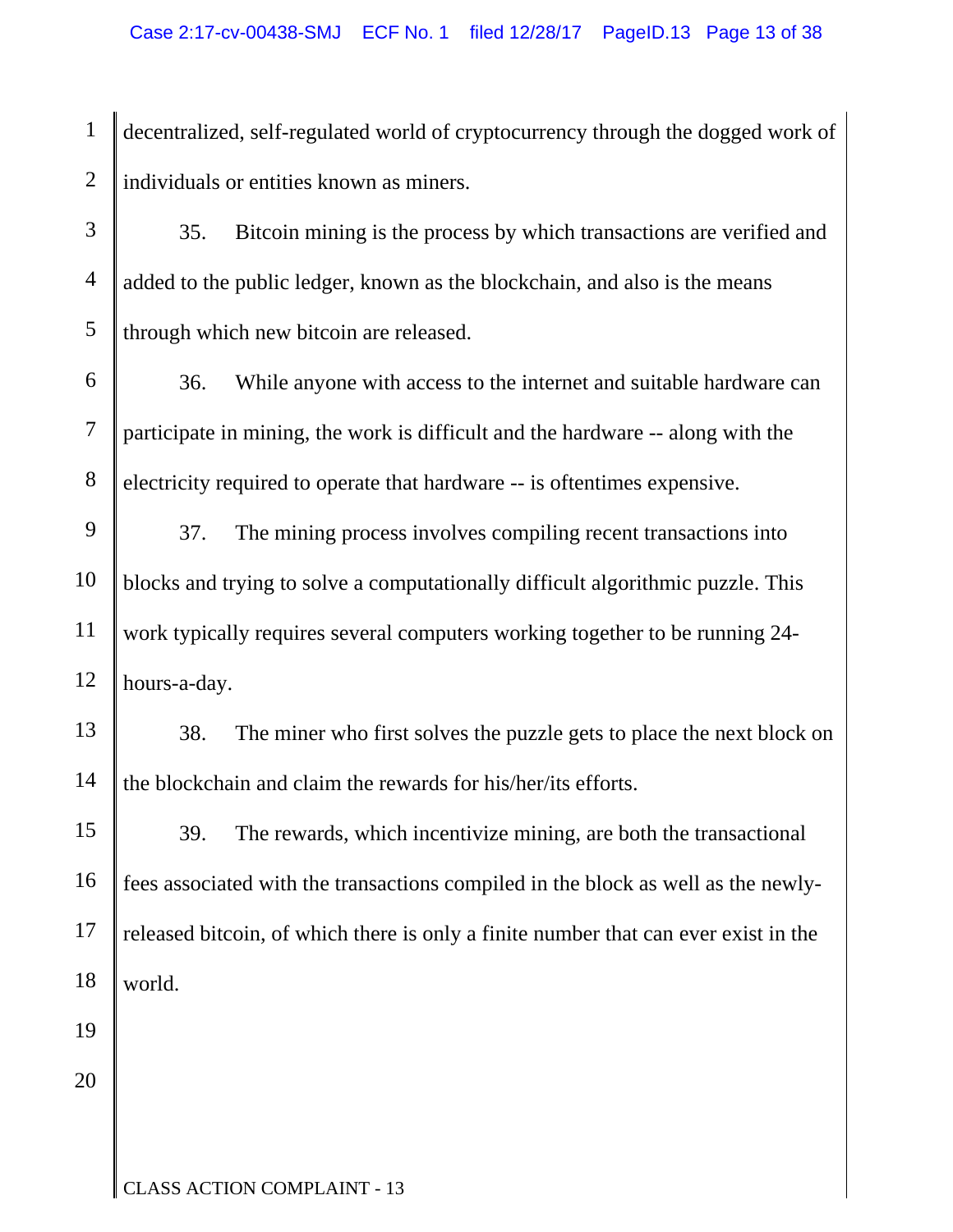| $\mathbf{1}$   | 40. | Mining cryptocurrency today holds much of the same allure that                                                     |
|----------------|-----|--------------------------------------------------------------------------------------------------------------------|
| $\overline{2}$ |     | drew gold prospectors to California in the late-1840s. If the mining is successful,                                |
| 3              |     | great wealth can be amassed in a short amount of time.                                                             |
| $\overline{4}$ |     | <b>The Giga Watt White Paper</b>                                                                                   |
| 5              | 41. | In or about May 2017, GIGA WATT published its White Paper,                                                         |
| 6              |     | setting forth the terms of its scheduled ICO and what participants should expect                                   |
| 7              |     | for investing in the Giga Watt Project.                                                                            |
| 8              | 42. | According to the GIGA WATT White Paper, the following is the                                                       |
| 9              |     | substance of the Giga Watt Project:                                                                                |
| 10             |     | The Giga Watt Project is built in partnership between<br>Giga Watt, Inc. a U.S. company ("Giga Watt" or            |
| 11             |     | "Company"), which offers mining hosting services at its<br>Wenatchee, WA facilities, and GigaWatt Pte. Ltd., a     |
| 12             |     | Singapore company ("Partner"), which sells mining<br>equipment to customers worldwide.                             |
| 13             |     | $\ast$<br>$\ast$<br>$\ast$                                                                                         |
| 14             |     | Giga Watt's standard turnkey solution includes purchase<br>and delivery of mining equipment through its Partner    |
| 15             |     | with its subsequent setup and hosting at Giga Watt's<br>facilities in Wenatchee, WA, with hosting fees starting as |
| 16             |     | low as 7.5 USD cents/kW/hour, zero setup fees (for<br>equipment purchased through its Partner) and uniquely        |
| 17             |     | low minimum facility entrance threshold of 1 miner of<br>any model.                                                |
| 18             | 43. | Under the section labeled "Payment Terms," the White Paper                                                         |
| 19             |     | provides the following, in pertinent part:                                                                         |
| 20             |     |                                                                                                                    |
|                |     |                                                                                                                    |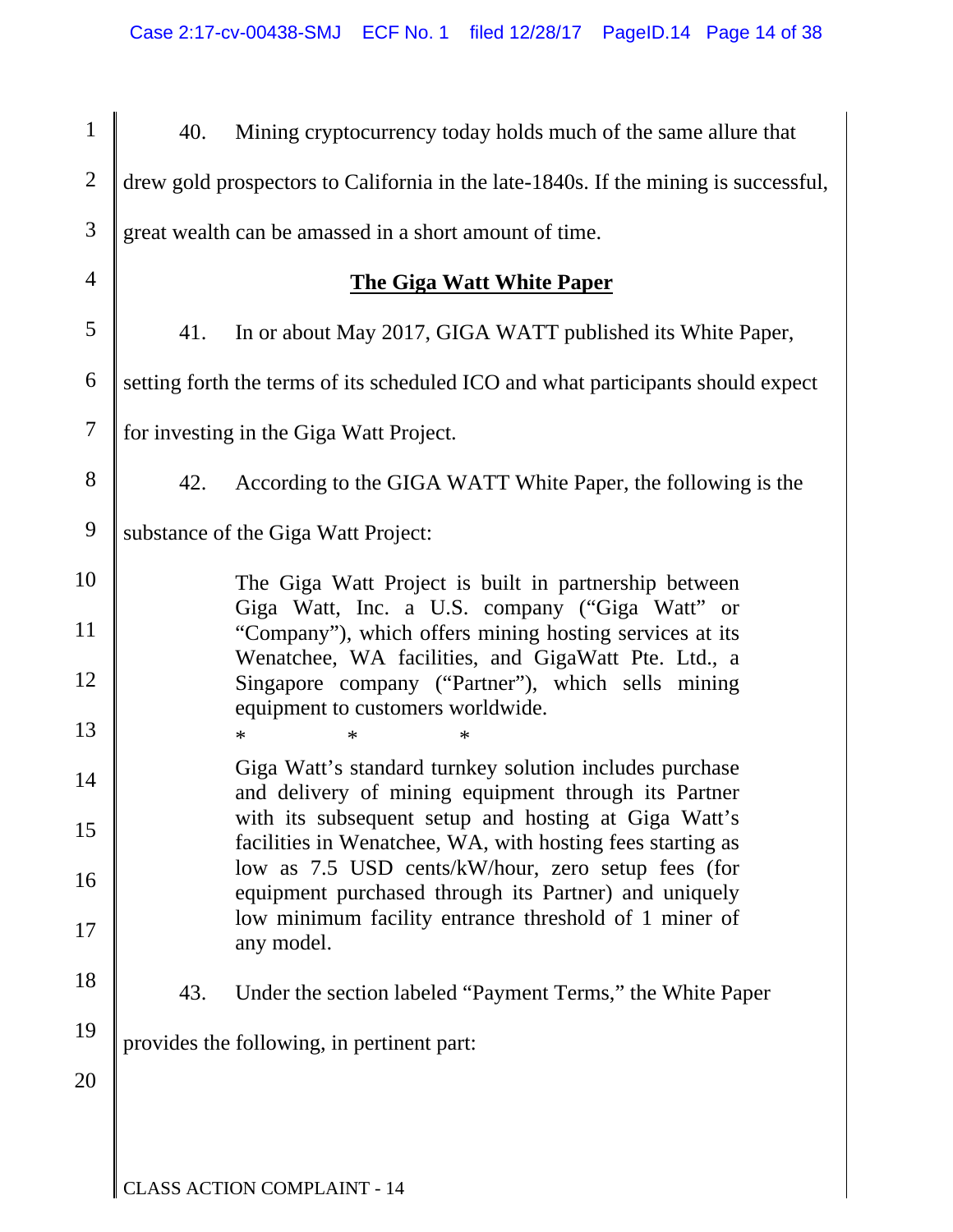1 2 3 4 5 6 7 8 9 10 11 12 13 14 15 16 17 18 19 20 All funds collected through the pre-sale and [the ICO] will be deposited in escrow. Original payments made in BTC and ETH will be converted to USD at the rate effective at the time when the rights to WTT tokens were reserved. The funds will be released from escrow in step with the completion of facilities. 44. According to a statement subsequently published by Andrey Kuzenny (GIGA WATT's Chief Coordinator) on one of GIGA WATT's online support channels, all of the funds converted to USD were originally placed into an escrow account maintained by the Seattle, Washington-based international law firm Perkins Coie. 45. As for what the mining facilities ("pods") would look like, the projected timeline of the development of the Giga Watt Project, and when each investor should expect to receive his/her/its Giga Watt tokens and mining equipment, the White Paper provided the following projected images: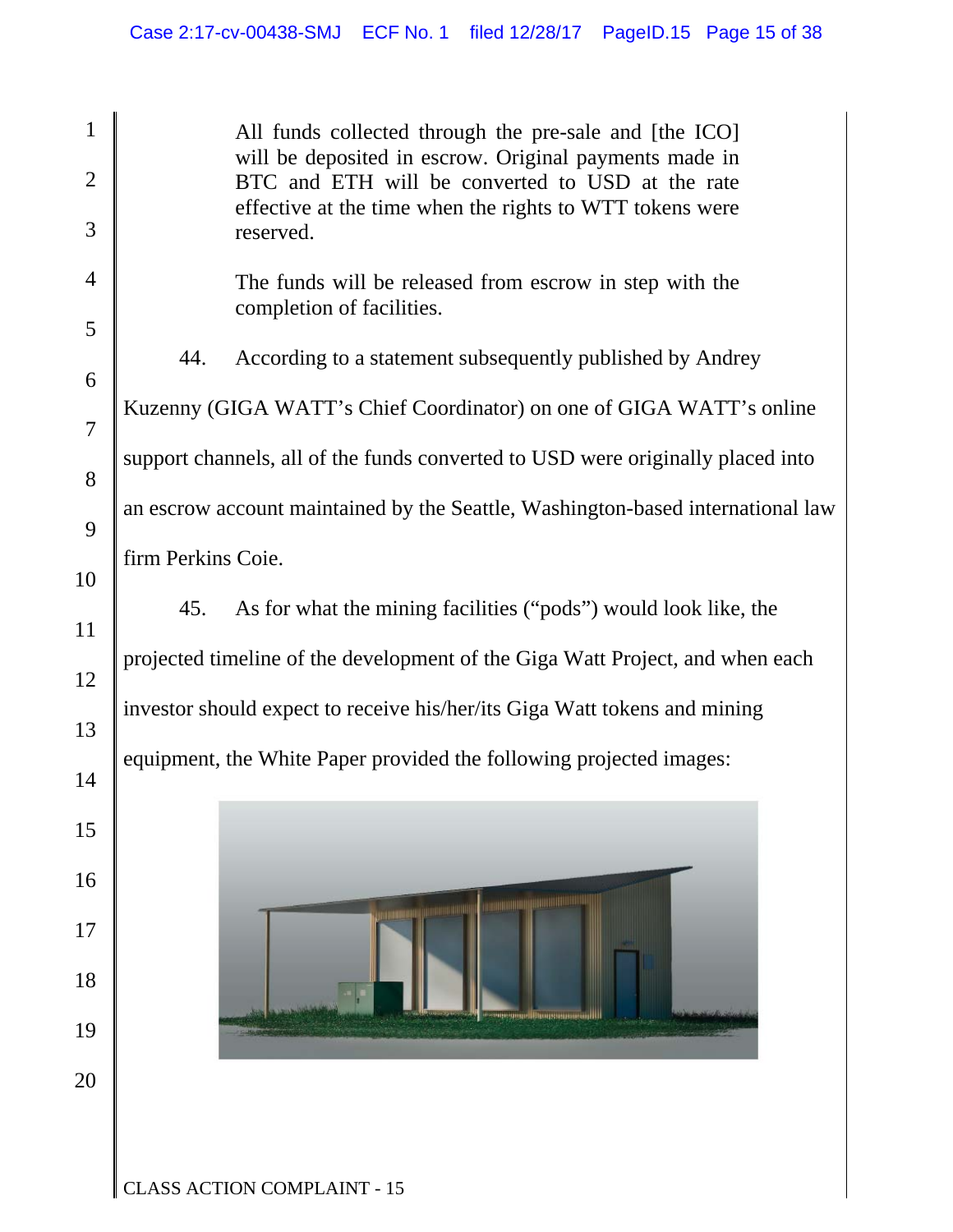| 1              |                                                                                                                                                                                                                                                                                            |
|----------------|--------------------------------------------------------------------------------------------------------------------------------------------------------------------------------------------------------------------------------------------------------------------------------------------|
| $\overline{2}$ |                                                                                                                                                                                                                                                                                            |
| 3              |                                                                                                                                                                                                                                                                                            |
|                |                                                                                                                                                                                                                                                                                            |
| 4              |                                                                                                                                                                                                                                                                                            |
| 5              |                                                                                                                                                                                                                                                                                            |
| 6              | Size: 12'x48'<br>Independent fiber-optic Internet connection                                                                                                                                                                                                                               |
| 7              |                                                                                                                                                                                                                                                                                            |
| 8              | High-pressure fans constantly circulate fresh air through the pod. Filtered air intakes are<br>positioned on one side, with exhaust fans on the other. Rain and snow "fallout area" provides<br>cool shade at intake. Shade placement of transformers ensures higher efficiency and better |
| 9              | longevity.                                                                                                                                                                                                                                                                                 |
| 10             | and further set forth the following timeline:                                                                                                                                                                                                                                              |
| 11             | <b>Projected Construction Timeline</b><br>3 units, 2.25 MW are available right now                                                                                                                                                                                                         |
| 12             | [Batch 1]                                                                                                                                                                                                                                                                                  |
| 13             | - July 15, 2017: 1 Giga Pod completed, 0.75 MW                                                                                                                                                                                                                                             |
| 14             | [Batch 2]<br>- August 1, 2017: 2 Giga Pods completed, 2.4MW                                                                                                                                                                                                                                |
| 15             | - August 15, 2017: Expansion of the unit, 0.9 MW                                                                                                                                                                                                                                           |
| 16             | [Batch 3]                                                                                                                                                                                                                                                                                  |
| 17             | - September 1, 2017: 3 Giga Pods completed, 4.5 MW                                                                                                                                                                                                                                         |
| 18             | [Batch 4]<br>- September 15, 2017: 9 Giga Pods completed, 15 MW                                                                                                                                                                                                                            |
| 19             | [Batch 5]                                                                                                                                                                                                                                                                                  |
| 20             | - October 1, 2017: 3 Giga Pods completed, 4.5 MW                                                                                                                                                                                                                                           |
|                |                                                                                                                                                                                                                                                                                            |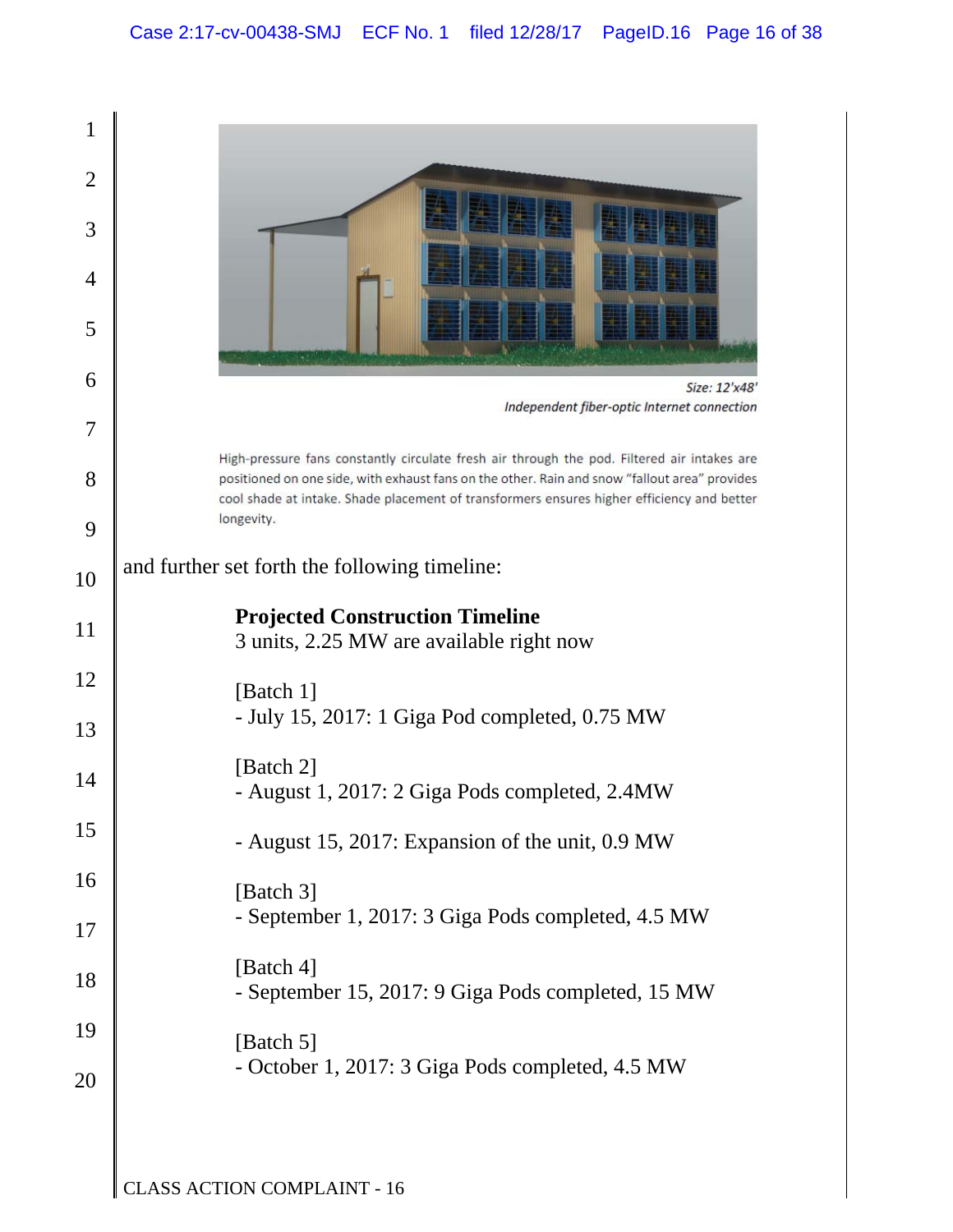| $\mathbf{1}$   | [Batch 6]<br>- November 15, 2017: 3 Giga Pods completed, 4.2 MW                                                                                                               |
|----------------|-------------------------------------------------------------------------------------------------------------------------------------------------------------------------------|
| $\overline{2}$ | Plaintiff, for example, found itself in Batch 4, based upon when it made its                                                                                                  |
| 3              |                                                                                                                                                                               |
| $\overline{4}$ | investments.                                                                                                                                                                  |
| 5              | With regard to the risks involved in the ICO, GIGA WATT's White<br>46.                                                                                                        |
| 6              | Paper states:                                                                                                                                                                 |
| 7              | Construction timeline specified in this White Paper is<br>based on the reasonable estimates but is not guaranteed.                                                            |
| 8              | This timeline may change, and the construction may be<br>delayed because of many factors, including those beyond<br>Giga Watt's control, such as the actions of third parties |
| 9              | (contractors, suppliers, etc.). If the completion of the<br>capacities is delayed by more than 3 months from the                                                              |
| 10             | projected date, and, consequently, the relevant WTT                                                                                                                           |
| 11             | tokens are not issued, the escrow agent may issue a<br>refund at the request of the WTT token purchasers.                                                                     |
| 12             | The refund will be issued in the original form of<br>payment at the exchange rate on the date of the<br>refund.                                                               |
| 13             | (emphasis added).                                                                                                                                                             |
| 14             | Finally, lest it be unclear that the GIGA WATT management team<br>47.                                                                                                         |
| 15             | and its business partners were seeking to obtain as much compensation for their                                                                                               |
| 16             | promotional efforts as they could manufacture, the White Paper reveals that the                                                                                               |
| 17             | GIGA WATT insiders would distribute to themselves additional tokens for every                                                                                                 |
| 18             | 100 WTT sold during either the ICO pre-sale or the ICO itself:                                                                                                                |
| 19             | For every 100 tokens sold, 15 additional tokens will be                                                                                                                       |
| 20             | issued and retained for the team, partners and advisors:<br>10 tokens to be distributed to team members, and 5 to be                                                          |
|                |                                                                                                                                                                               |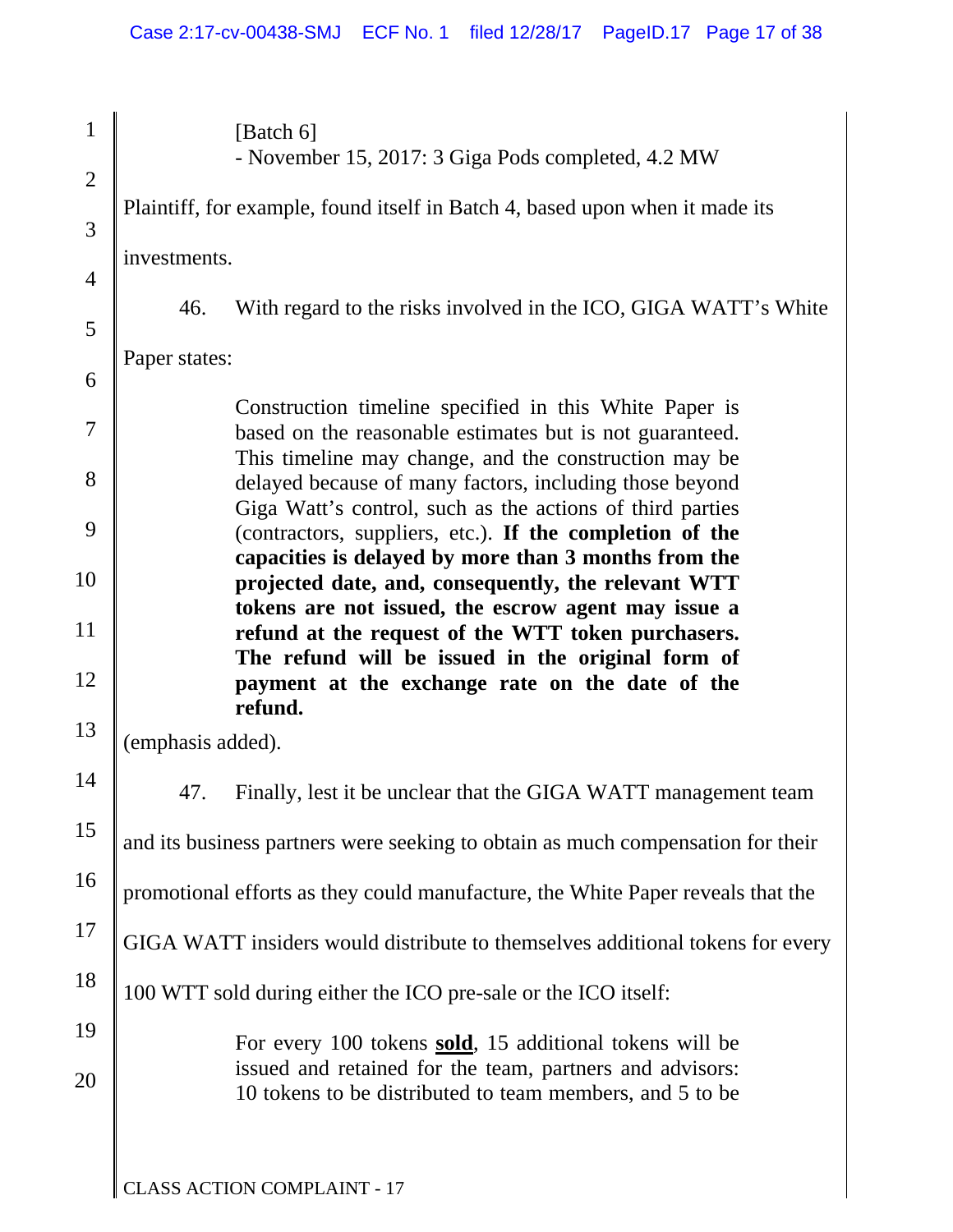1 2 3 4 5 6 7 8 9 10 11 12 13 14 15 16 17 18 19 20 retained for distribution to partners and advisors at [GIGA WATT's] discretion.<sup>2</sup> 48. The subtle inclusion of the self-determined bonuses for GIGA WATT insiders is common in the emerging, and largely unchecked, self-serving world of ICO fundraising. 49. As noted above, SEC Chairman Jay Clayton warns that fundraising efforts in exchange for tokens issued for start-up or open-source projects are ripe for misconduct -- especially because "insiders and management have access to immediate liquidity, as do larger investors." 50. The one-sided terms imposed upon Plaintiff and the Class Members in the GIGA WATT ICO White Paper are both unconscionable and illusory. The GIGA WATT White Paper purports to require agreement from the investors that, despite the investors' investments, GIGA WATT might not allocate to the investors any WTT or mining equipment at all; and even after a three-month delay has occurred, GIGA WATT still might not rescind or refund any investor's cryptocurrency investment -- all while retaining the investors' invested funds and  $\overline{a}$  $2$  Emphasis added, reflecting that the event triggering the GIGA WATT management team's entitlement to, and receipt of, additional tokens was the **sale** of tokens, not the post-ICO issuance of those tokens or the post-ICO distribution of Giga Watt tokens to the investors.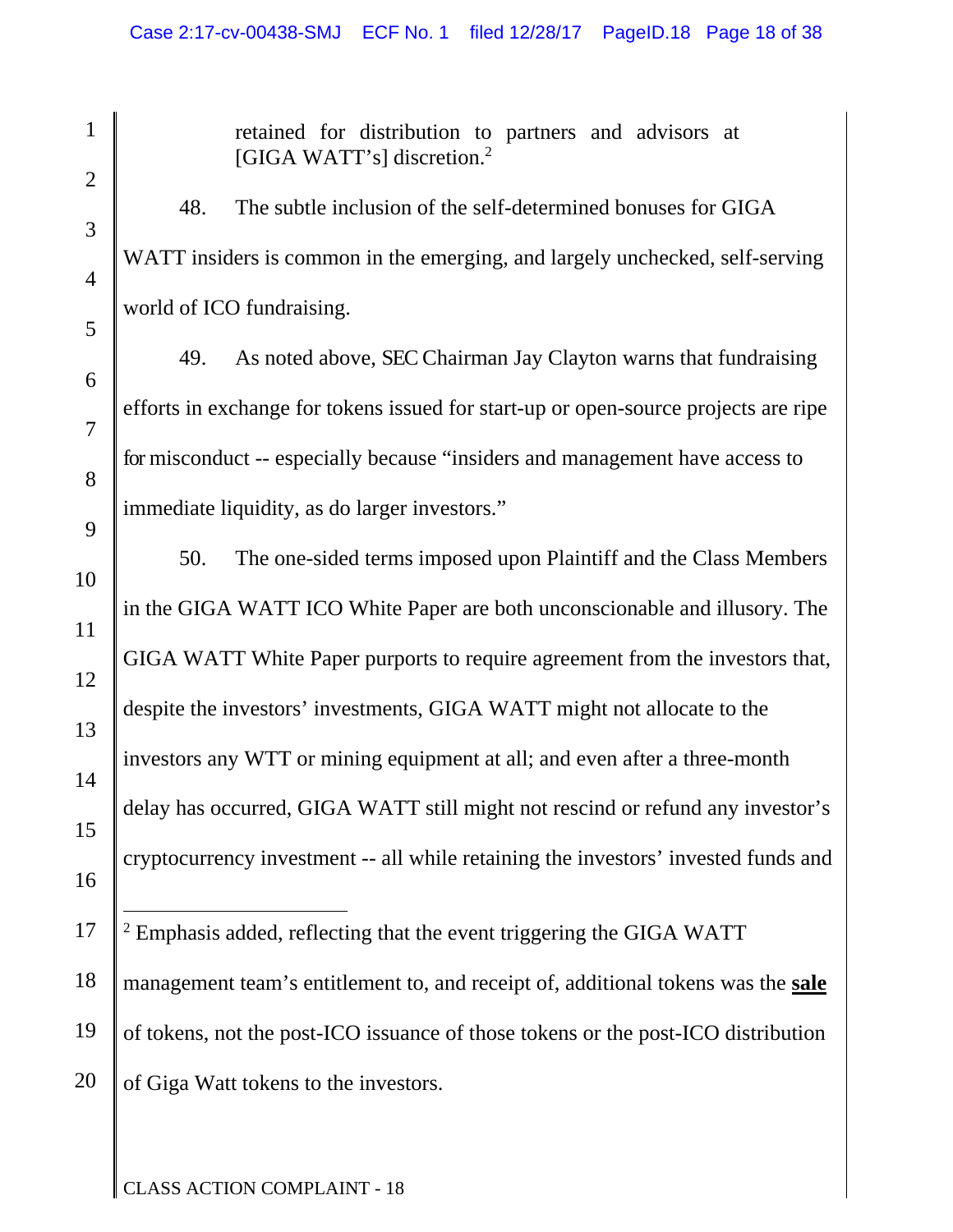1 2 3 assets and while having released to themselves (*i.e*., the GIGA WATT insiders) additional WTT tokens merely for having procured the sale of undelivered investor tokens and machinery.

4 5 6 7 51. Moreover, GIGA WATT retained in its sole discretion the ability to determine when, if ever, an investor token release would occur or an investor's mining equipment would be set up and deployed -- decisions to which investors were rendered helpless and over which they had no influence.

8 9 10 52. The onerous manner in which GIGA WATT imposed upon investors its terms render the terms unfair, unconscionable, oppressive, and a contract of adhesion.

# 11

# **Pre-Network Launch Tokens Are Securities**

12 13 14 15 53. Additionally, by their very nature, tokens sold before a network launch are securities, because investors purchasing those tokens are relying on the technical and managerial efforts of others to affect the failure or success of the enterprise.

16 17 18 19 54. While pre-network launch tokens may someday have a consumptive use, the fact that they have no pre-launch utility renders them almost entirely dependent upon the efforts of the issuer to successfully develop and launch a functional network.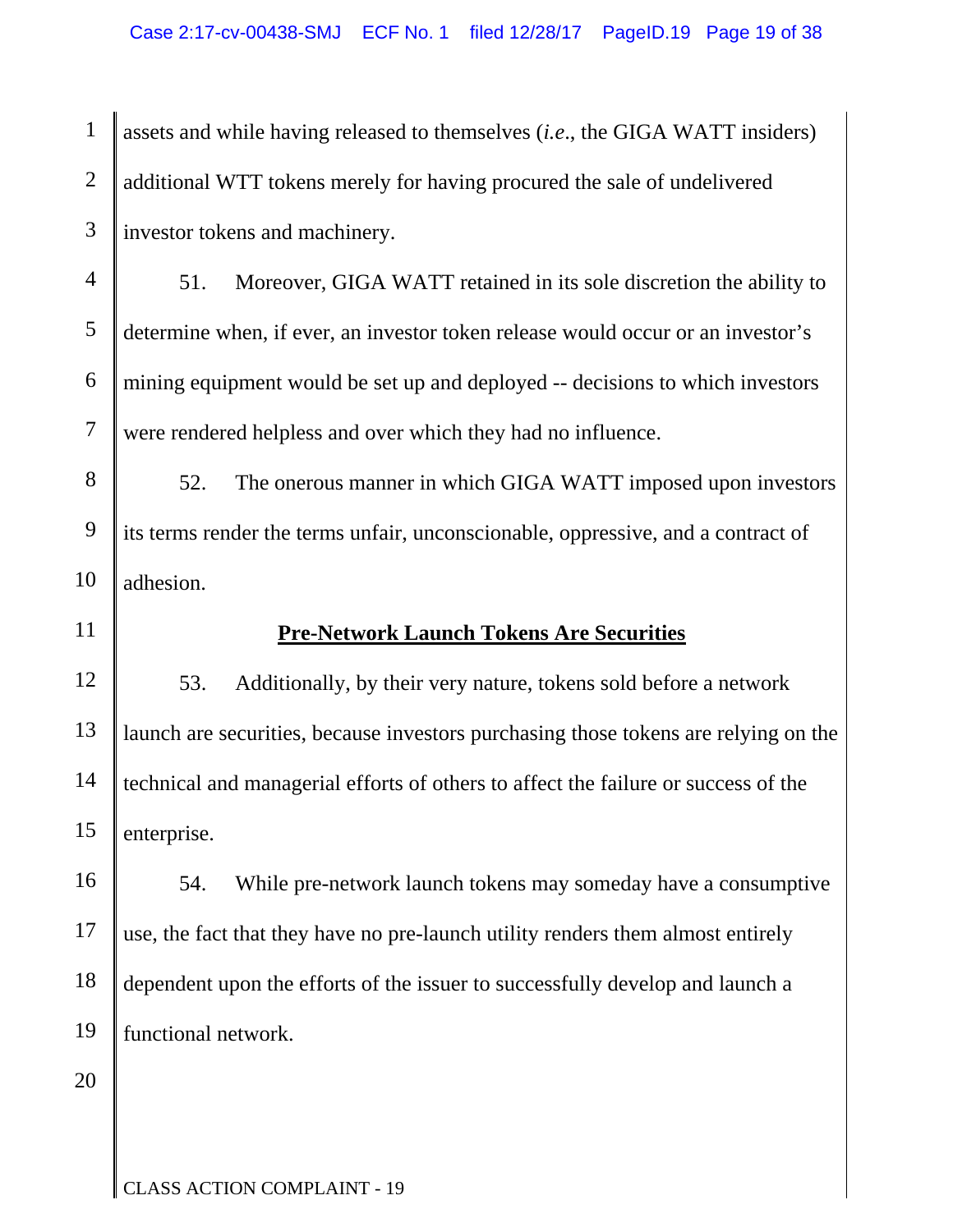| $1 \parallel$<br>55. Here, Plaintiff and the Class were (and still are) entirely dependent    |
|-----------------------------------------------------------------------------------------------|
| 2    upon Defendants to launch the Giga Watt Project and provide some valuable use            |
| $3 \parallel$ to the Giga Watt tokens for which Plaintiff and the Class have already provided |
| 4   their investment funds.                                                                   |

# **No Safe Harbor**

6 7 8 56. The statutory safe-harbor provided for forward-looking statements under certain circumstances does not apply to any of the allegedly false statements pleaded in this Complaint.

- 9 10 57. Many of the specific statements pleaded herein were not identified as "forward-looking statements" when made.
- 11 12 13 14 58. To the extent there were any forward-looking statements, there were no meaningful cautionary statements identifying important factors that could cause actual results to differ materially from those in the purportedly forwardlooking statements.
- 15 16 17 18 19 20 59. Alternatively, to the extent the statutory safe-harbor does apply to any forward-looking statements pleaded herein, Defendants are liable for those false forward-looking statements because at the time each of those forwardlooking statements were made, the particular speaker knew that the particular forward-looking statement was false or that the forward-looking statement was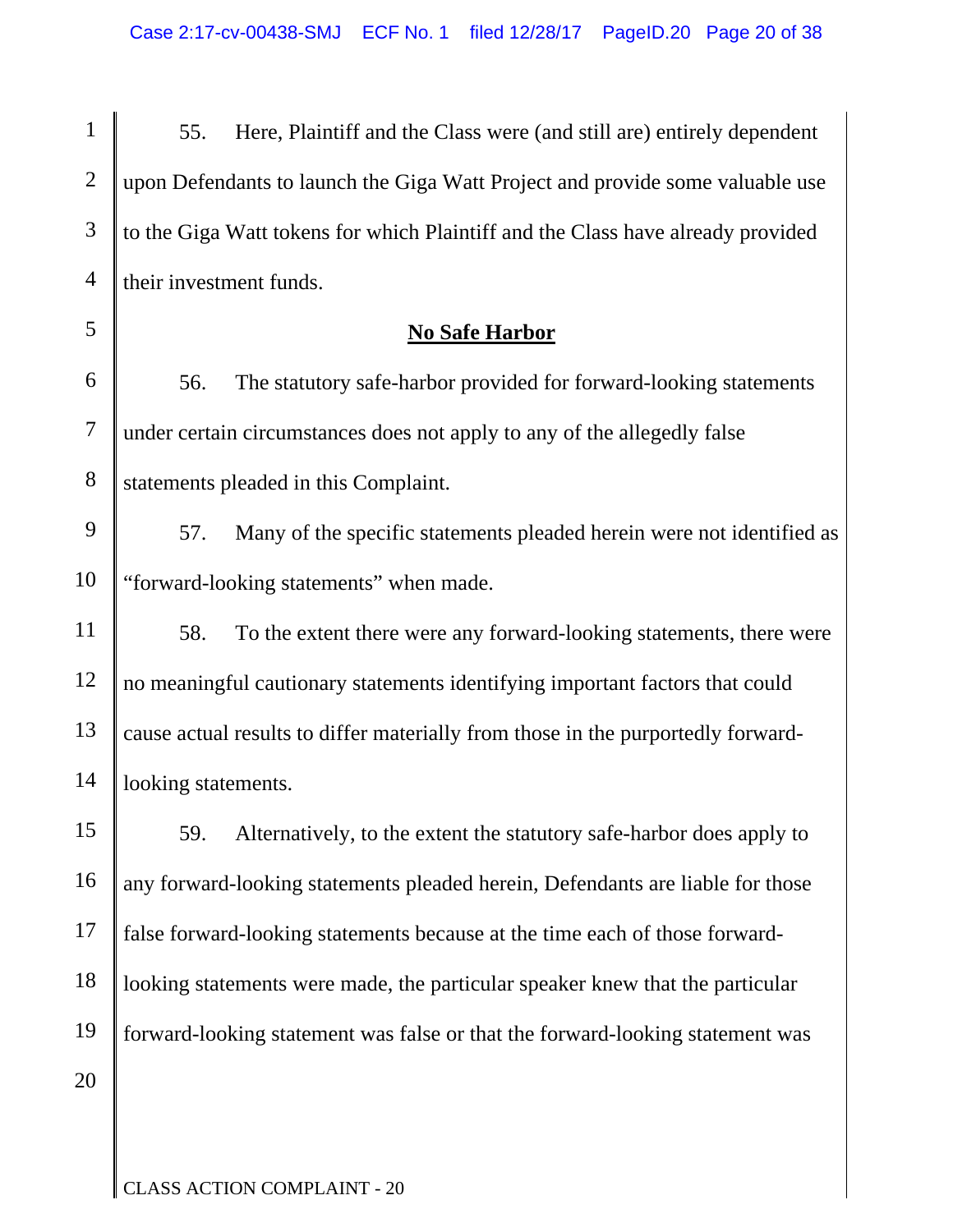| $\mathbf{1}$   | authorized or approved by an executive officer of the defendant entities, who    |
|----------------|----------------------------------------------------------------------------------|
| $\overline{2}$ | knew those statements were false when made.                                      |
| 3              | <b>FACTS SPECIFIC TO INVESTOR PLAINTIFF</b>                                      |
| $\overline{4}$ | <b>Stormsmedia, LLC</b>                                                          |
| 5              | 60.<br>Between July 17, 2017 and July 28, 2017, Plaintiff transmitted to         |
| 6              | Defendants 127.437975 bitcoin and 319.994542 Ether as its investment in          |
| $\tau$         | 362,122 Giga Watt tokens to be issued by Defendants on or about September 15,    |
| $8\,$          | 2017. A large percentage of Plaintiff's purchase was transacted between July 25, |
| 9              | 2017 and July 28, 2017.                                                          |
| 10             | In addition, between August 1, 2017 and August 2, 2017, Plaintiff<br>61.         |
| 11             | transmitted to Defendants 205.17433401 bitcoin as its investment in 154          |
| 12             | Antminer D3 machines, related power supplies, and deployment so those            |
| 13             | machines could be installed and hosted at the Giga Watt Project's business       |
| 14             | location(s) in Washington.                                                       |
| 15             | The total sum of Plaintiff's 332.61230901 bitcoin and 319.994542<br>62.          |
| 16             | Ether (now being held, in one form or another, by Defendants) is currently worth |
| 17             | approximately \$5,100,000.00.                                                    |
| 18             | To make its investments, Plaintiff placed its purchases through the<br>63.       |
| 19             | Cryptonomous platform -- a Singapore-based online platform through which all     |
| 20             | payments for WTT tokens were collected and through which all WTT tokens          |
|                |                                                                                  |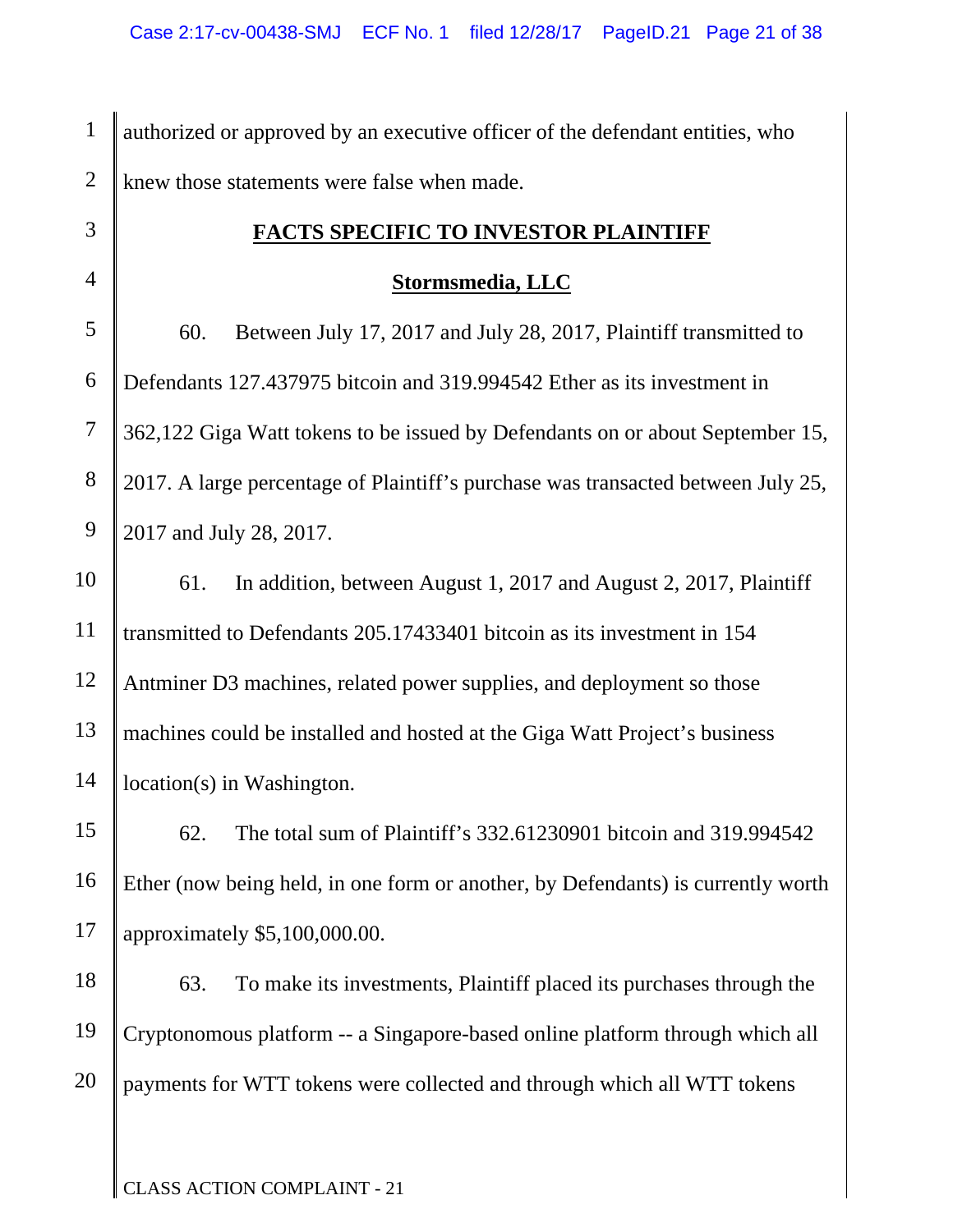1 2 3 were to be issued and distributed by Defendants to GIGA WATT investors - from Plaintiff's business location in New Orleans, Louisiana and followed the instructions provided.

4 5 6 7 8 9 10 64. Upon information and belief, Cryptonomous and Defendants share a common ownership interest. GIGA WATT PTE, LTD. and Cryptonomous each have their official registered place of business at the same exact office suite in Singapore. Additionally, Andrey Kuzenny -- who is GIGA WATT's Chief Coordinator -- is also a Co-Founder of Cryptonomous and, upon information and belief, continues to act as a principal of each of the corporate entities today. 65. Although Plaintiff was supposed to receive its Batch 4 WTT by

11 12 13 September 15, 2017 and was supposed to have its 154 Antminer D3s up-andrunning at the Giga Watt Project by October 1, 2017, no such issuance took place by those dates.

14 15 16 66. On or about December 14, 2017, Defendants published on their Medium page an "Announcement Regarding Batch 4 Tokens,"<sup>3</sup> which stated, in pertinent part:

- 17
- 18

19 20  $\overline{a}$ <sup>3</sup>https://medium.com/@gigawatt/announcement-regarding-batch-4-tokensf669748f08b8.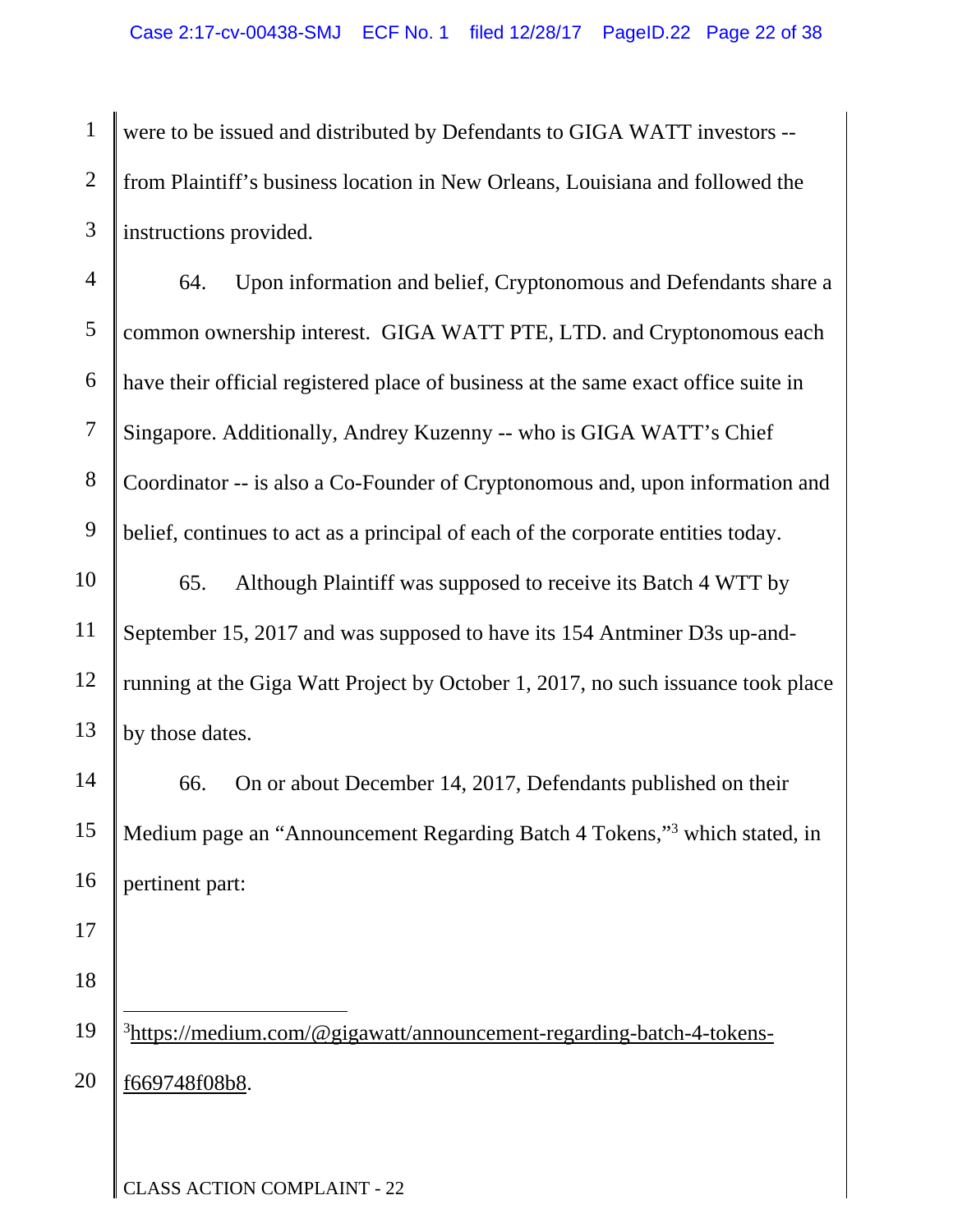| 1              | Giga Watt<br>Best Home For Your Mining                                                                                                                                             |
|----------------|------------------------------------------------------------------------------------------------------------------------------------------------------------------------------------|
| $\overline{2}$ | Dec $14 \cdot 4$ min read<br>Dear WTT buyers,                                                                                                                                      |
| 3              | Despite our best efforts, the delivery of the final portion of the Batch 4 WTT will fall<br>outside the time frame of our original targeted maximum delivery date according to the |
| 4              | whitepaper.                                                                                                                                                                        |
| 5              | Batch 4 tokens that were purchased before 10pm UTC on July 24th, 2017, will be issued<br>on 25th December, 2017.                                                                   |
| 6              | Any WTT that were purchased after 10pm UTC on July 24th, 2017, are expected to be<br>delayed. It is estimated that the power for these tokens will be ready by the end of          |
| 7              | February, at which time we should be able to issue your WTT. If your tokens were<br>bought after 10pm UTC on July 24th, 2017, you are entitled to a refund of your WTT             |
| 8              | tokens in the original form of payment, and will receive the USD amount that was paid<br>when the tokens were bought.                                                              |
| 9              | (emphasis added).                                                                                                                                                                  |
| 10             | Plaintiff has presented to Defendants numerous written demands that<br>67.                                                                                                         |
| 11             | Plaintiff's investments in GIGA WATT be rescinded -- including several                                                                                                             |
| 12             | demands after a 90-day delay without Plaintiff's paid-for WTT being issued to                                                                                                      |
| 13             | Plaintiff or Plaintiff's paid-for mining equipment and related power supplies                                                                                                      |
| 14             | being timely set up and deployed at the Giga Watt Project.                                                                                                                         |
| 15             | Despite Plaintiff's repeated demand for a refund of its<br>68.                                                                                                                     |
| 16             | cryptocurrency, Defendants have failed and refused to rescind Plaintiff's                                                                                                          |
| 17             | investments and refund to Plaintiff the cryptocurrency Plaintiff delivered to                                                                                                      |
| 18             | Defendants -- a refund that, according to Defendants' own terms, Plaintiff is                                                                                                      |
| 19             | entitled to and which should "be issued in the original form of payment at the                                                                                                     |
| 20             | exchange rate on the date of the refund."                                                                                                                                          |
|                |                                                                                                                                                                                    |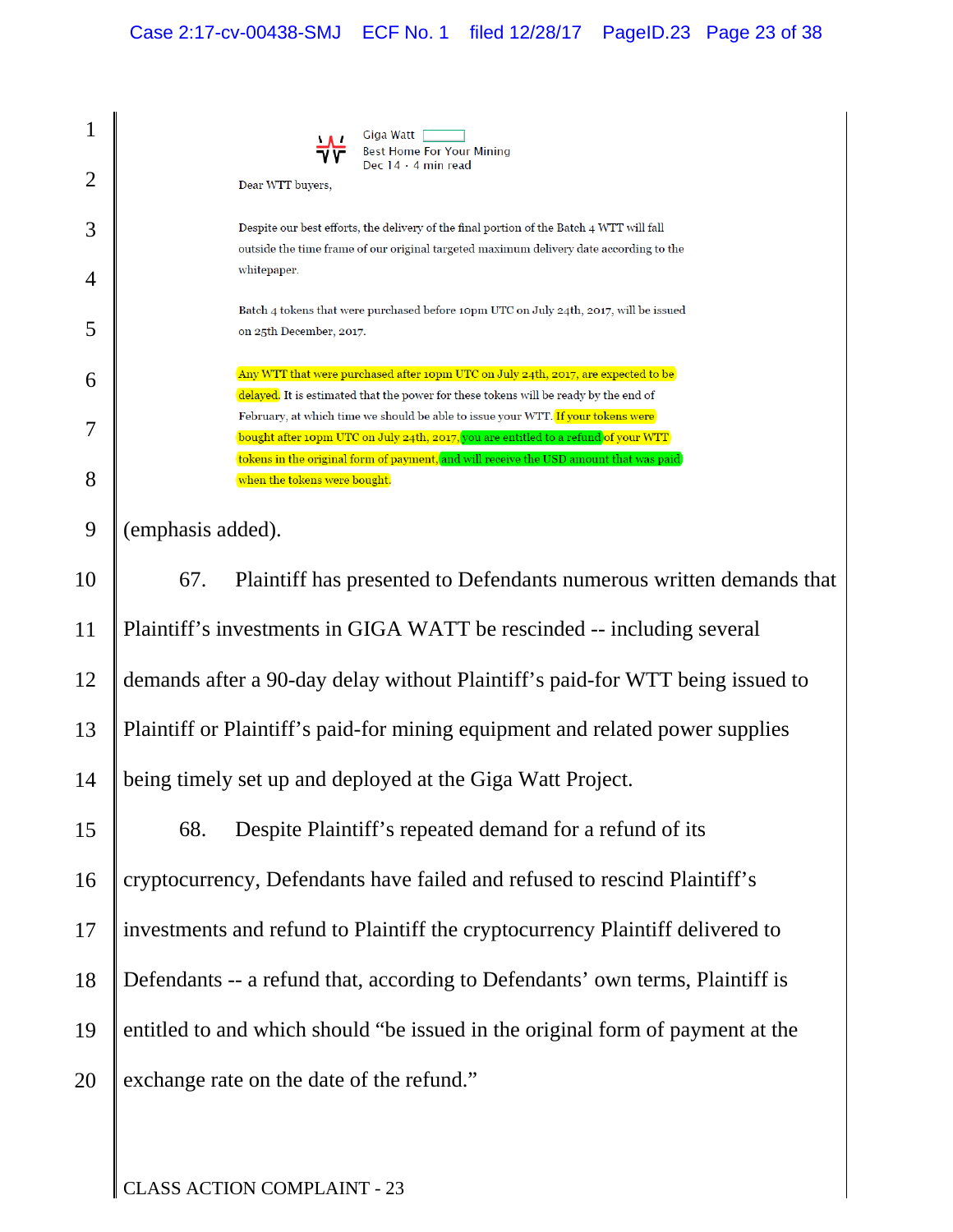# **CLASS ACTION ALLEGATIONS**

| $\overline{2}$ | A class action is the proper form to bring Plaintiff's and the Class<br>69.                                            |
|----------------|------------------------------------------------------------------------------------------------------------------------|
| 3              | Members' claims under Fed. R. Civ. P. 23. The potential class is so large that                                         |
| $\overline{4}$ | joinder of all members would be impractical. Additionally, there are questions of                                      |
| 5              | law or fact common to the class, the claims or defenses of the representative                                          |
| 6              | parties are typical of the claims or defenses of the class, and the representative                                     |
| $\tau$         | parties will fairly and adequately protect the interests of the class.                                                 |
| 8              | Plaintiff brings this nationwide class action pursuant to Rule 23 of<br>70.                                            |
| 9              | the Federal Rules of Civil Procedure on behalf of itself and all members of the                                        |
| 10             | following subclasses:                                                                                                  |
| 11             | THE WTT SUBCLASS: All GIGA WATT investors<br>who, between June 1, $2017$ and August 7, $2017$ ,                        |
| 12             | transferred bitcoins, Ether, alternative cryptocurrencies,<br>or any other form of monies or currency to Defendants in |
| 13             | furtherance of GIGA WATT's ICO and who were both<br>not issued their WTT within the timeframe set forth in             |
| 14             | the GIGA WATT White Paper and not provided a refund<br>of their investment at the rate prevailing at the time of the   |
| 15             | refund. Excluded from the class are: Defendants<br>themselves, Defendants' retail employees, Defendants'               |
| 16             | corporate officers, members of Defendants' boards of<br>directors, Defendants' senior executives, and any and all      |
| 17             | judicial officers (and their staff) assigned to hear or<br>adjudicate any aspect of this litigation.                   |
| 18             | The WTT Sub-Class asserts claims for Unregistered                                                                      |
| 19             | Offer and Sale of Securities in Violation of Sections 5(a)<br>and 5(c) of the Securities Act and Rescission (see,      |
| 20             | Counts I and II).                                                                                                      |
|                |                                                                                                                        |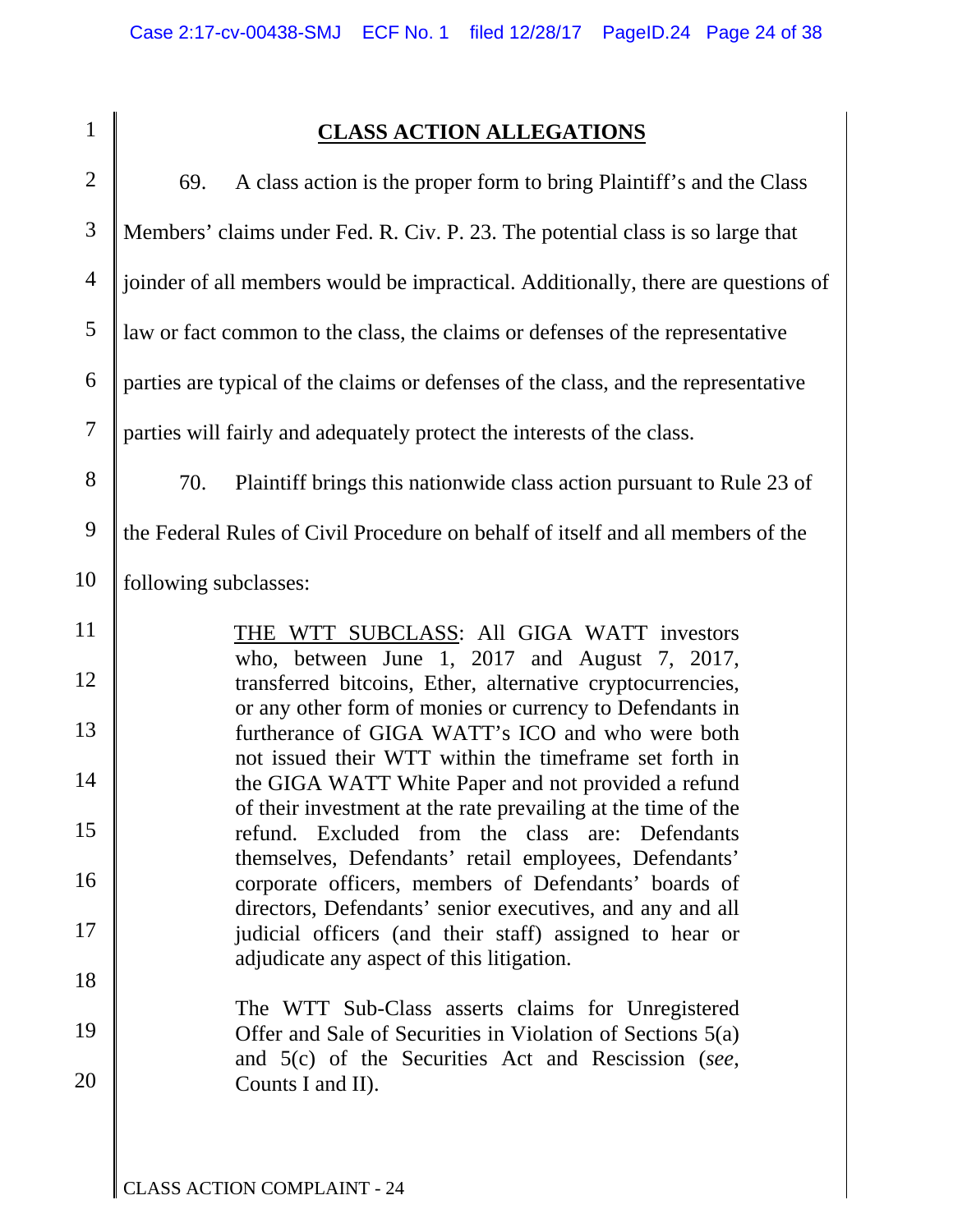| $\mathbf{1}$   |                                                                                                                                                             |
|----------------|-------------------------------------------------------------------------------------------------------------------------------------------------------------|
| $\overline{2}$ | THE MINING MACHINERY SUBCLASS: All GIGA<br>WATT investors who, between June 1, 2017 and                                                                     |
|                | August 7, 2017, transferred bitcoins, Ether, alternative                                                                                                    |
| 3              | cryptocurrencies, or any other form of monies or<br>currency to Defendants for the purchase of mining                                                       |
| $\overline{4}$ | machinery and related equipment in connection with                                                                                                          |
| 5              | GIGA WATT's ICO and who both did not have their<br>mining machinery and related equipment deployed<br>within the timeframe set forth in the GIGA WATT White |
| 6              | Paper and not provided a refund of their investment at the                                                                                                  |
| 7              | rate prevailing at the time of the refund. Excluded from                                                                                                    |
|                | the class are: Defendants themselves, Defendants' retail<br>employees, Defendants' corporate officers, members of                                           |
| 8              | Defendants' boards of directors, Defendants' senior                                                                                                         |
| 9              | executives, and any and all judicial officers (and their<br>staff) assigned to hear or adjudicate any aspect of this                                        |
| 10             | litigation.                                                                                                                                                 |
| 11             | The Mining Machinery Sub-Class asserts a claim for<br>Rescission of Contract (see, Count II).                                                               |
| 12             | 71.<br>This action satisfies all of the requirements of Rule 23, including                                                                                  |
| 13             | numerosity, commonality, predominance, typicality, adequacy, and superiority.                                                                               |
| 14             | <b>Numerosity</b>                                                                                                                                           |
| 15             | 72.<br>Members of the Class are so numerous and geographically dispersed                                                                                    |
| 16             | that joinder of all members is impractical.                                                                                                                 |
| 17             | While the exact number of class members remains unknown at this<br>73.                                                                                      |
| 18             | time, upon information and belief, there are at least hundreds if not thousands of                                                                          |
| 19             | putative Class members.                                                                                                                                     |
| 20             |                                                                                                                                                             |
|                |                                                                                                                                                             |
|                |                                                                                                                                                             |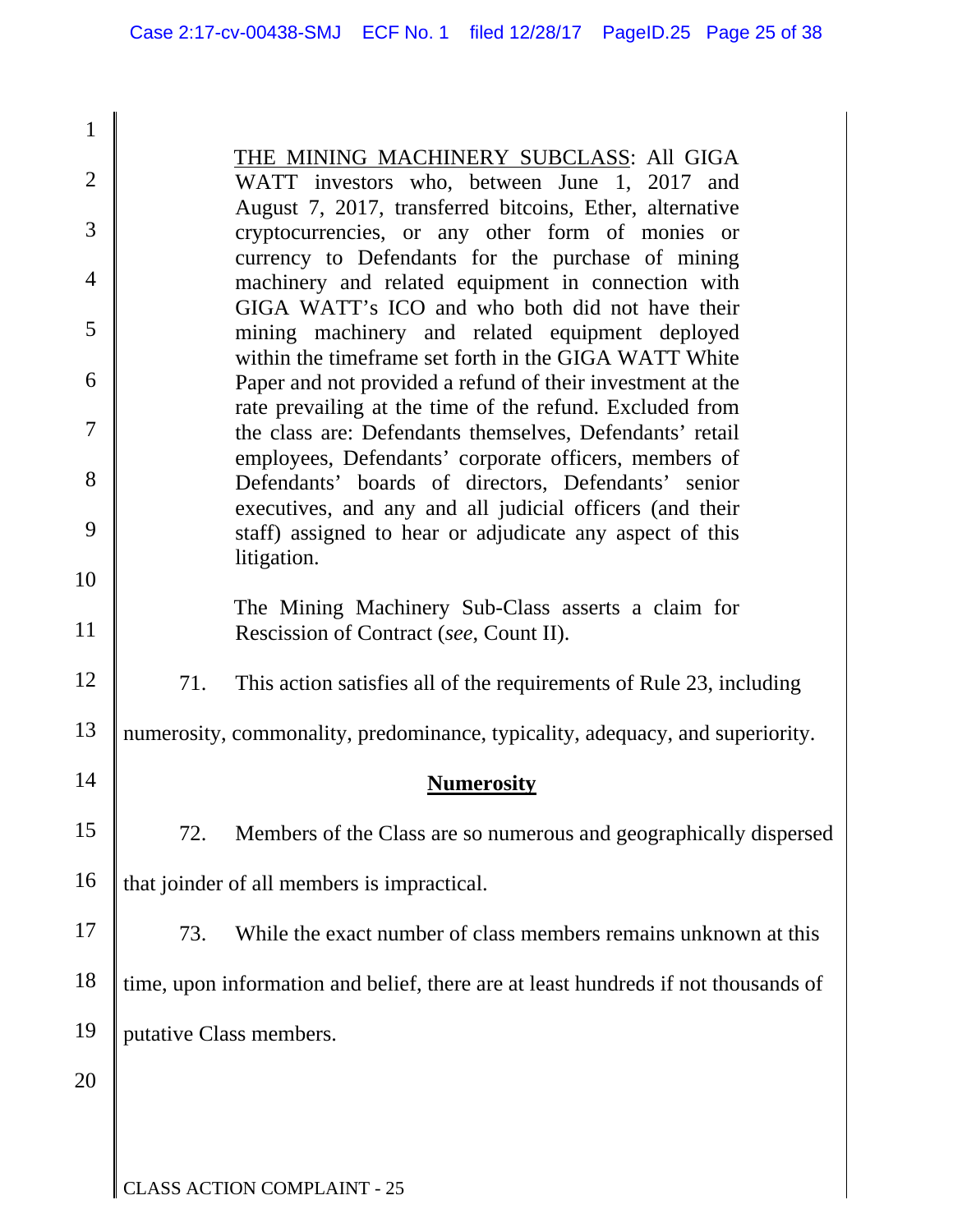| $\mathbf{1}$   | 74.                                                                                   |     | Again, while the exact number is not known at this time, it is easily                                            |  |
|----------------|---------------------------------------------------------------------------------------|-----|------------------------------------------------------------------------------------------------------------------|--|
| $\overline{2}$ | and generally ascertainable by appropriate discovery.                                 |     |                                                                                                                  |  |
| 3              | 75.                                                                                   |     | It is impractical for each class member to bring suit individually.                                              |  |
| $\overline{4}$ | 76.                                                                                   |     | Plaintiff does not anticipate any difficulties in managing this action as                                        |  |
| 5              | a class action.                                                                       |     |                                                                                                                  |  |
| 6              |                                                                                       |     | <b>Commonality and Predominance</b>                                                                              |  |
| 7              | 77.                                                                                   |     | There are many common questions of law and fact involving and                                                    |  |
| $8\,$          | affecting the parties to be represented.                                              |     |                                                                                                                  |  |
| 9              | 78.                                                                                   |     | When determining whether common questions predominate, courts                                                    |  |
| 10             | focus on the issue of liability; and if the issue of liability is common to the class |     |                                                                                                                  |  |
| 11             | and can be determined on a class-wide basis, as in the instant matter, common         |     |                                                                                                                  |  |
| 12             |                                                                                       |     | questions will be held to predominate over individual questions.                                                 |  |
| 13             | 79.                                                                                   |     | Common questions include, but are not limited to, the following:                                                 |  |
| 14             |                                                                                       | (a) | Whether the Giga Watt tokens offered for sale in                                                                 |  |
| 15             |                                                                                       |     | advance of the GIGA WATT ICO constitute securities<br>under federal securities laws;                             |  |
| 16             |                                                                                       | (b) | Whether Defendants violated federal securities laws in<br>conducting the Initial Coin Offering and in failing to |  |
| 17             |                                                                                       |     | register the Giga Watt tokens as securities;                                                                     |  |
| 18             |                                                                                       | (c) | Whether statements made by Defendants before the<br>scheduled GIGA WATT ICO misrepresented material              |  |
| 19             |                                                                                       |     | facts about the Giga Watt Project and the value of Giga<br>Watt tokens;                                          |  |
| 20             |                                                                                       |     |                                                                                                                  |  |
|                |                                                                                       |     |                                                                                                                  |  |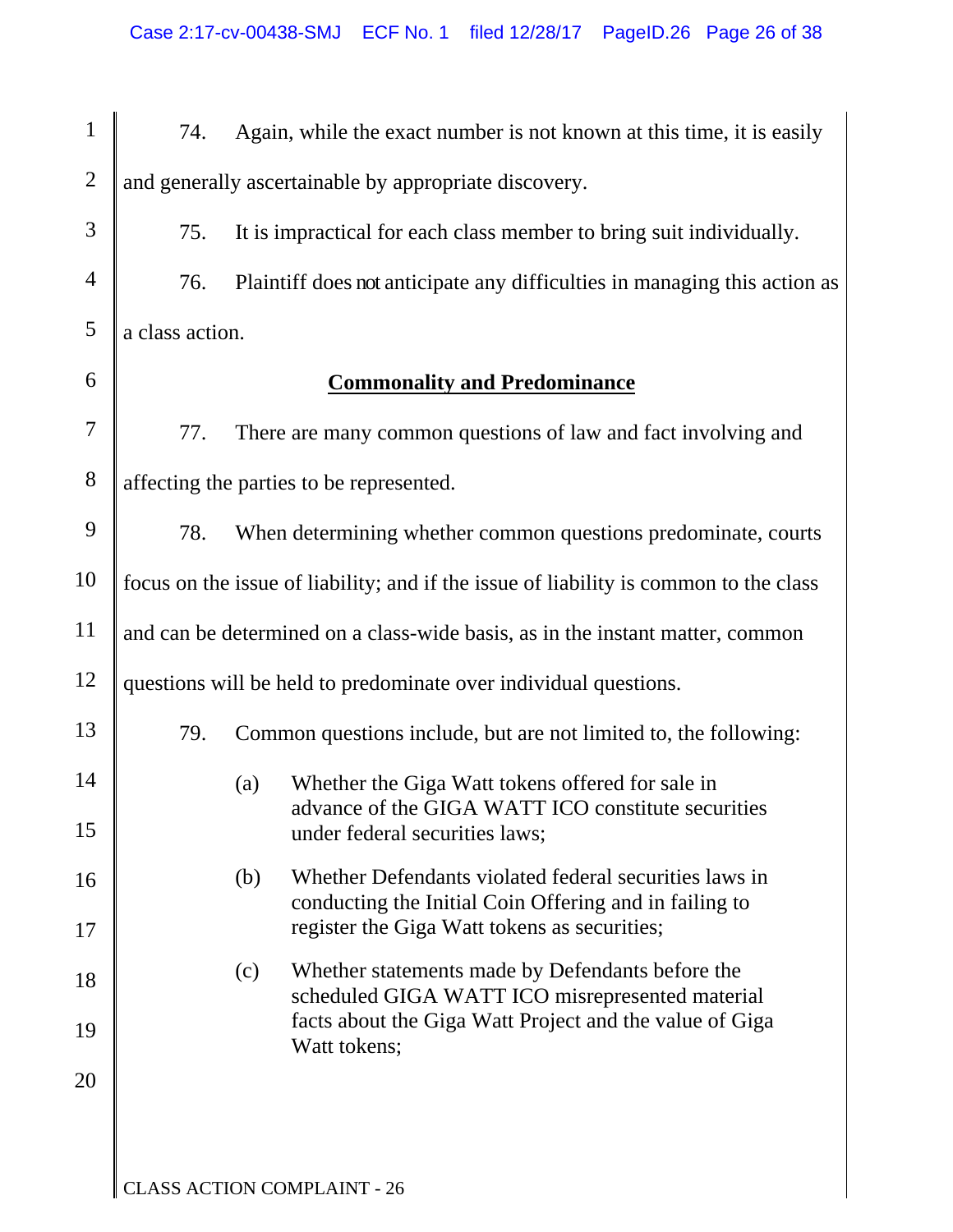| $\mathbf{1}$   |          | (d) | Whether Defendants have converted the funds                                                                                                                 |
|----------------|----------|-----|-------------------------------------------------------------------------------------------------------------------------------------------------------------|
| $\overline{2}$ |          |     | belonging to Plaintiff and the Class Members;                                                                                                               |
| 3              |          | (e) | Whether Defendants owed duties to Plaintiff and the<br>Class Members, what the scope of those duties were,<br>and whether Defendants breached those duties; |
| 4              |          | (f) | Whether Defendants' conduct was unfair or unlawful;                                                                                                         |
| 5              |          | (g) | Whether the terms of GIGA WATT's ICO are<br>unconscionable, void, or voidable;                                                                              |
| 6              |          | (h) | Whether Defendants has been unjustly enriched; and                                                                                                          |
| 7              |          | (i) | Whether Plaintiff and the Class Members have                                                                                                                |
| 8              |          |     | sustained damages as a result of Defendants' conduct.                                                                                                       |
| 9              | 80.      |     | These common questions of law or fact predominate over any                                                                                                  |
| 10             |          |     | questions affecting only individual members of the Class.                                                                                                   |
| 11             |          |     | <b>Typicality</b>                                                                                                                                           |
| 12             | 81.      |     | Plaintiff's claims are typical of those of the other Class Members                                                                                          |
| 13             |          |     | because, <i>inter alia</i> , all members of the Class were injured through the common                                                                       |
| 14             |          |     | misconduct described above and were subject to Defendants' unfair and unlawful                                                                              |
| 15             | conduct. |     |                                                                                                                                                             |
| 16             | 82.      |     | Plaintiff is advancing the same claims and legal theories on behalf of                                                                                      |
| 17             |          |     | itself and all members of the Class.                                                                                                                        |
| 18             |          |     | <b>Adequacy of Representation</b>                                                                                                                           |
| 19             | 83.      |     | Plaintiff will fairly and adequately represent and protect the interests                                                                                    |
| 20             |          |     | of the Class Members in that Plaintiff has no disabling conflicts of interest that                                                                          |
|                |          |     |                                                                                                                                                             |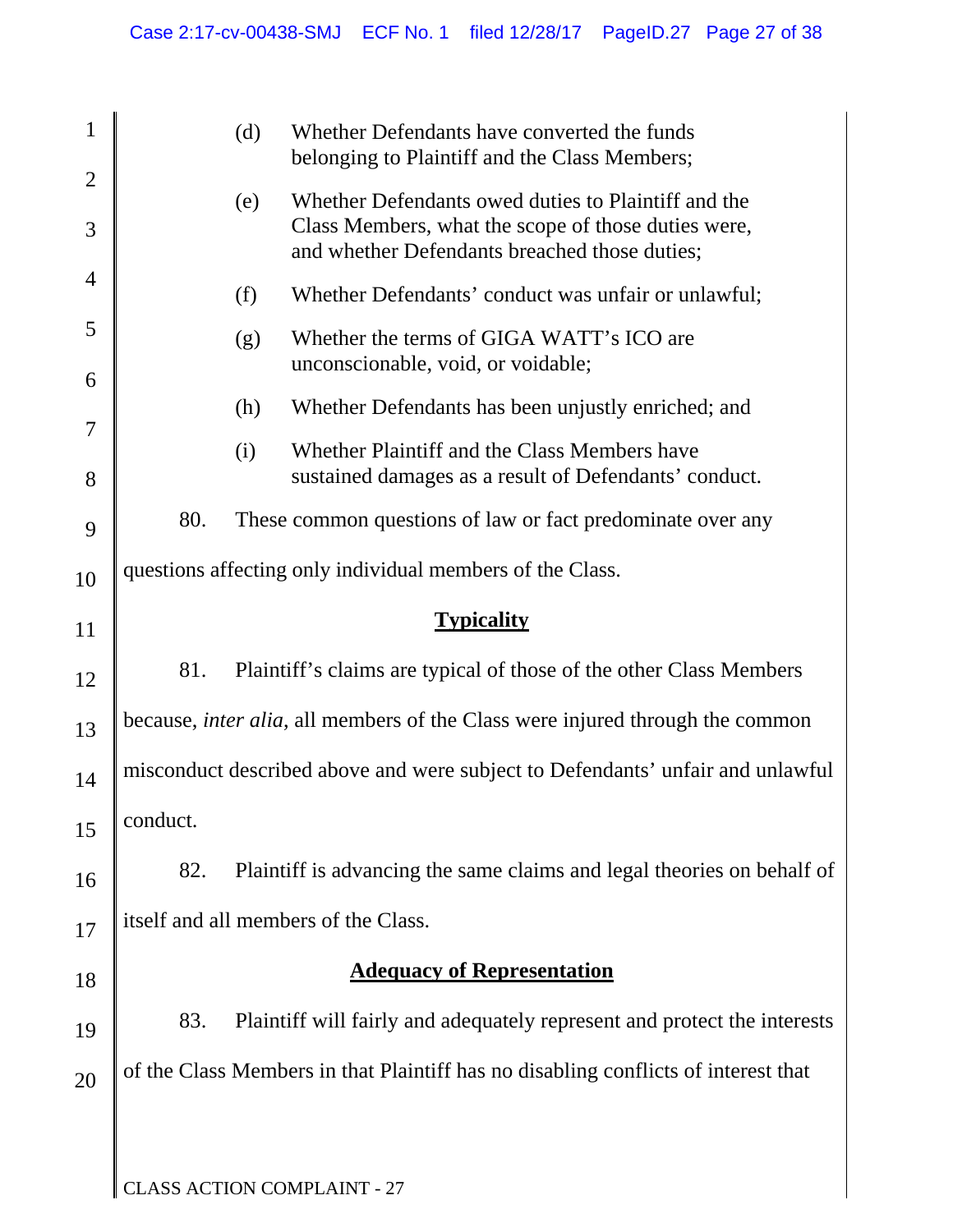| $\mathbf{1}$   |                       | would be antagonistic to those of the other members of the Class.                  |
|----------------|-----------------------|------------------------------------------------------------------------------------|
| $\mathbf{2}$   | 84.                   | Plaintiff is committed to the vigorous prosecution of this action and              |
| 3              |                       | has retained competent counsel, experienced in complex consumer class action       |
| $\overline{4}$ |                       | litigation of this nature, to represent them.                                      |
| $\mathfrak{S}$ | 85.                   | Plaintiff seeks no relief that is antagonistic or adverse to the                   |
| 6              | members of the Class. |                                                                                    |
| $\tau$         | 86.                   | The infringement of the rights and the damages Plaintiff has suffered              |
| $8\,$          |                       | are typical of other Class members.                                                |
| 9              | 87.                   | To prosecute this case, Plaintiff has chosen the law firms of Terrell              |
| 10             |                       | Marshall Law Group PLLC ("TMLG") and Silver Miller. TMLG and Silver                |
| 11             |                       | Miller are experienced in class action litigation and have the financial and legal |
| 12             |                       | resources to meet the substantial costs associated with this type of litigation.   |
| 13             |                       | <b>Superiority</b>                                                                 |
| 14             | 88.                   | Class action litigation is an appropriate method for fair and efficient            |
| 15             |                       | adjudication of the claims involved herein.                                        |
| 16             | 89.                   | Class action treatment is superior to all other available methods for              |
| 17             |                       | the fair and efficient adjudication of the controversy alleged herein; as it will  |
| 18             |                       | permit a large number of Class Members to prosecute their common claims in a       |
| 19             |                       | single forum simultaneously, efficiently, and without the unnecessary duplication  |
| 20             |                       | of evidence, effort, and expense that hundreds of individual actions would         |
|                |                       |                                                                                    |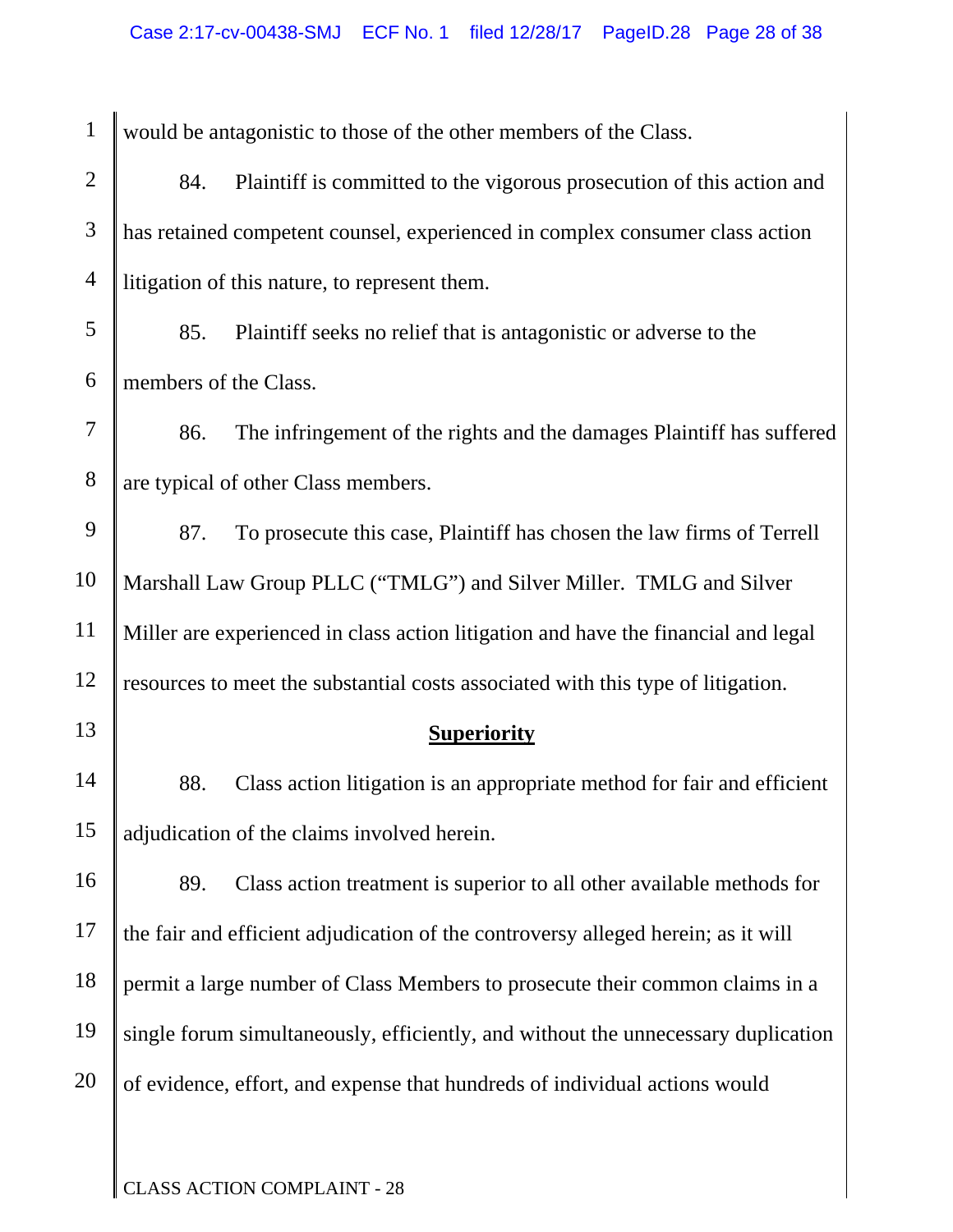| $\mathbf{1}$   | require.                                                                         |     |                                                                                                                      |  |
|----------------|----------------------------------------------------------------------------------|-----|----------------------------------------------------------------------------------------------------------------------|--|
| $\overline{2}$ | 90.                                                                              |     | Class action treatment will permit the adjudication of relatively                                                    |  |
| 3              | modest claims by certain Class Members, who could not individually afford to     |     |                                                                                                                      |  |
| $\overline{4}$ |                                                                                  |     | litigate a complex claim against well-funded corporate defendants like                                               |  |
| 5              | Defendants.                                                                      |     |                                                                                                                      |  |
| 6              | 91.                                                                              |     | Further, even for those Class Members who could afford to litigate                                                   |  |
| $\tau$         | such a claim, it would still be economically impractical.                        |     |                                                                                                                      |  |
| 8              | 92.                                                                              |     | The nature of this action and the nature of laws available to Plaintiff                                              |  |
| 9              | make the use of the class action device a particularly efficient and appropriate |     |                                                                                                                      |  |
| 10             |                                                                                  |     | procedure to afford relief to Plaintiff and the Class Members for the wrongs                                         |  |
| 11             | alleged because:                                                                 |     |                                                                                                                      |  |
| 12             |                                                                                  | (a) | Defendants would necessarily gain an unconscionable<br>advantage if they were allowed to exploit and                 |  |
| 13             |                                                                                  |     | overwhelm the limited resources of each individual<br>Class member with superior financial and legal                 |  |
| 14             |                                                                                  |     | resources;                                                                                                           |  |
| 15             |                                                                                  | (b) | The costs of individual suits could unreasonably<br>consume the amounts that would be recovered;                     |  |
| 16             |                                                                                  | (c) | Proof of a common course of conduct to which Plaintiff                                                               |  |
| 17             |                                                                                  |     | was exposed is representative of that experienced by the<br>Class and will establish the right of each member of the |  |
| 18             |                                                                                  |     | Class to recover on the cause of action alleged;                                                                     |  |
| 19             |                                                                                  | (d) | Individual actions would create a risk of inconsistent<br>results and would be unnecessary and duplicative of this   |  |
| 20             |                                                                                  |     | litigation;                                                                                                          |  |
|                |                                                                                  |     |                                                                                                                      |  |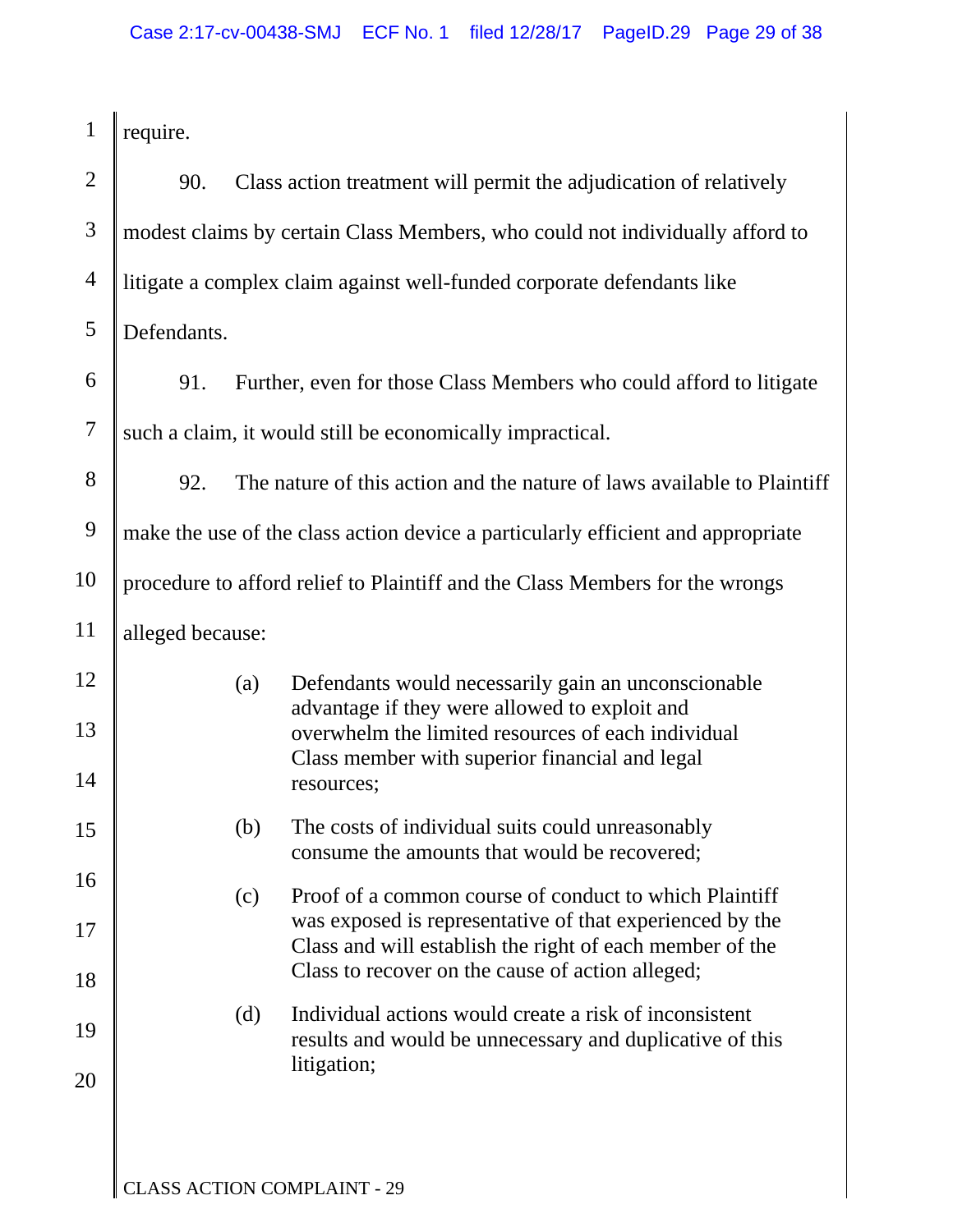| $\mathbf{1}$   |                      | (e) | The Class Members are geographically dispersed all                                                                                              |
|----------------|----------------------|-----|-------------------------------------------------------------------------------------------------------------------------------------------------|
| $\overline{2}$ |                      |     | over the world, thus rendering it inconvenient and an<br>extreme hardship to effectuate joinder of their<br>individual claims into one lawsuit; |
| 3              |                      | (f) | There are no known Class Members who are interested                                                                                             |
| $\overline{4}$ |                      |     | in individually controlling the prosecution of separate<br>actions; and                                                                         |
| 5              |                      | (g) | The interests of justice will be well served by resolving                                                                                       |
| 6              |                      |     | the common disputes of potential Class Members in one<br>forum.                                                                                 |
| 7              | 93.                  |     | Plaintiff reserves the right to modify or amend the definition of the                                                                           |
| 8              |                      |     | proposed class/subclasses and to modify, amend, or create proposed subclasses                                                                   |
| 9              |                      |     | before the Court determines whether certification is appropriate and as the parties                                                             |
| 10             | engage in discovery. |     |                                                                                                                                                 |
| 11             | 94.                  |     | The class action is superior to all other available methods for the fair                                                                        |
| 12             |                      |     | and efficient adjudication of this controversy.                                                                                                 |
| 13             | 95.                  |     | Because of the number and nature of common questions of fact and                                                                                |
| 14             |                      |     | law, multiple separate lawsuits would not serve the interest of judicial economy.                                                               |
| 15             | 96.                  |     | As a result of the foregoing, Plaintiff and the Class Members have                                                                              |
| 16             |                      |     | been damaged in an amount that will be proven at trial.                                                                                         |
| 17             | 97.                  |     | Plaintiff has duly performed all of its duties and obligations, and any                                                                         |
| 18             |                      |     | conditions precedent to Plaintiff bringing this action have occurred, have been                                                                 |
| 19             |                      |     | performed, or else have been excused or waived.                                                                                                 |
| 20             |                      |     |                                                                                                                                                 |
|                |                      |     |                                                                                                                                                 |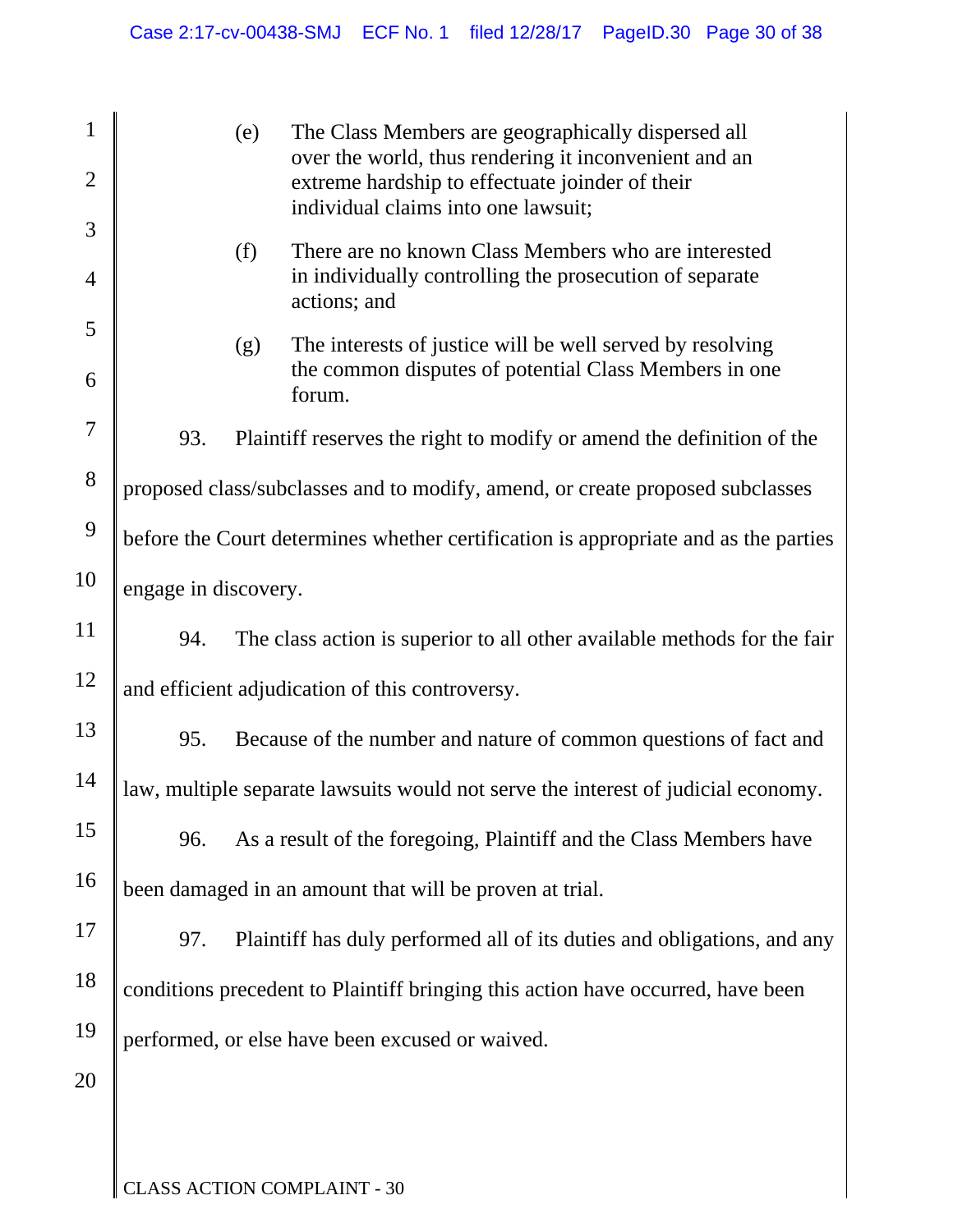1 2 3 4 5 6 7 8 9 10 11 12 13 14 15 16 17 18 19 20 98. To enforce its rights, Plaintiff has retained undersigned counsel and is obligated to pay counsel a reasonable fee for its services, for which Defendants are liable as a result of their bad faith and otherwise. **COUNT I Unregistered Offer and Sale of Securities In Violation of Sections 5(a) and 5(c) of The Securities Act**  Plaintiff re-alleges, and adopts by reference herein, Paragraphs 1 - 98 above, and further alleges: 99. Defendants, by engaging in the conduct described above, directly or indirectly made use of means or instruments of transportation or communication in interstate commerce or of the mails to offer to sell or to actually sell securities, or to carry or cause such securities to be carried through the mails or in interstate commerce for the purpose of sale or for delivery after sale. 100. Defendants are "sellers" within the meaning of 15 U.S.C. § 77e because they or their agents solicited Plaintiff's and the Class Members' investments in the GIGA WATT ICO. 101. The terms of the GIGA WATT ICO called for an investment of cryptocurrency or fiat currency by Plaintiff and the Class Members. 102. The funds paid by Plaintiff and the Class Members pursuant to the GIGA WATT ICO were pooled by Defendants in an effort by Defendants to secure a profit for themselves and the investors. As a result, the investors,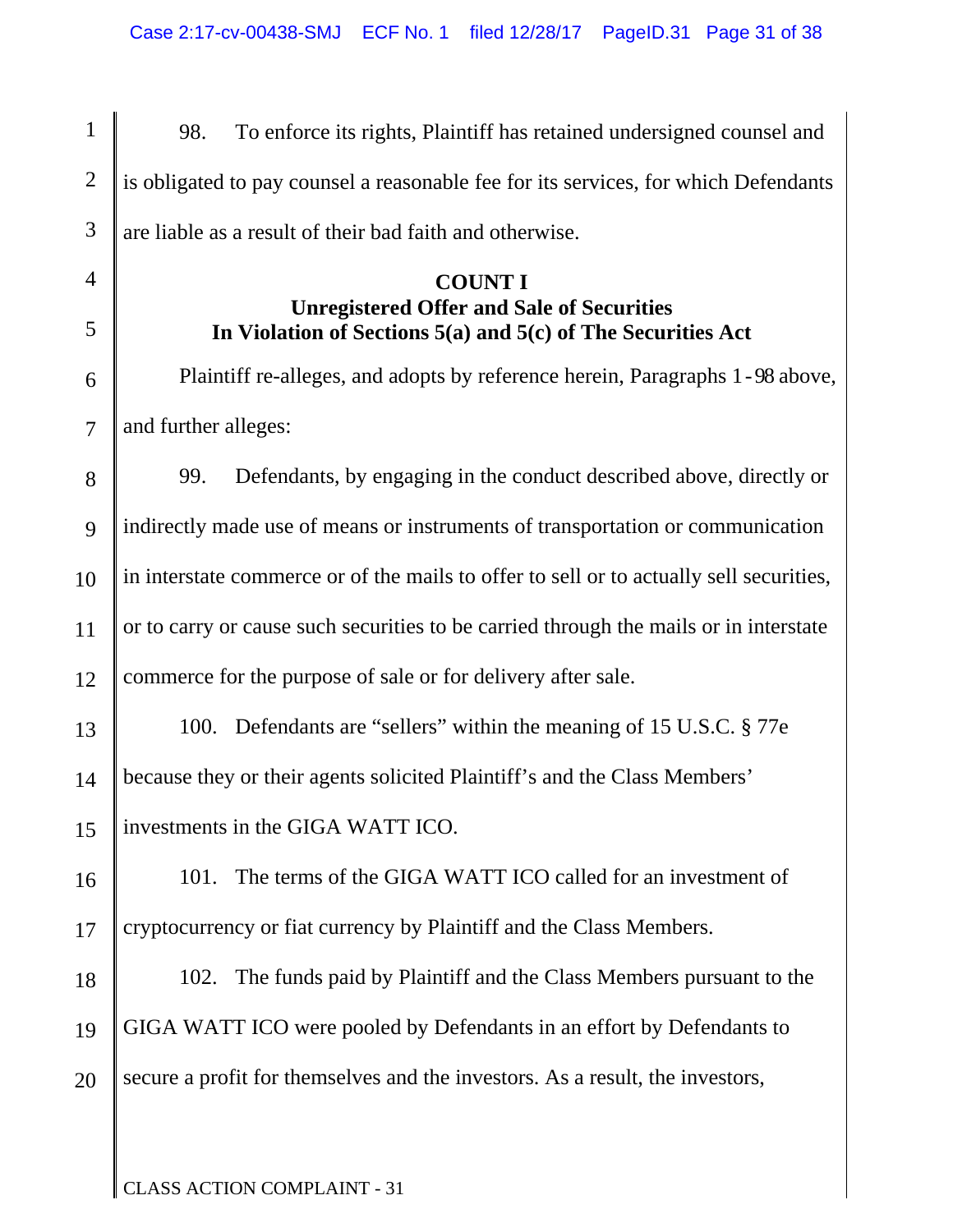1 2 including Plaintiff and the Class Members, shared in the risks and benefits of the investment.

3 4 5 6 7 8 9 10 11 12 13 14 15 16 17 18 19 20 103. Plaintiff and the Class Members relied on, and are dependent upon, the expertise and efforts of Defendants for their investment returns. 104. Plaintiff and the Class Members expected that they would receive profits from their investments in Defendants' efforts. 105. Giga Watt tokens constitute investment contracts and are therefore subject to federal securities laws, including the registration requirements promulgated thereunder. 106. No registration statements have been filed with the SEC or have been in effect with respect to any of the offerings alleged herein. 107. By reason of the foregoing, Defendants have violated Sections 5(a) and 5(c) of the Securities Act, 15 U.S.C. §§ 77e(a) and 77e(c). 108. As a direct and proximate result of Defendants' unregistered sale of securities, Plaintiff and the Class Members have suffered damages in connection with their respective purchases of Giga Watt tokens securities in the GIGA WATT ICO.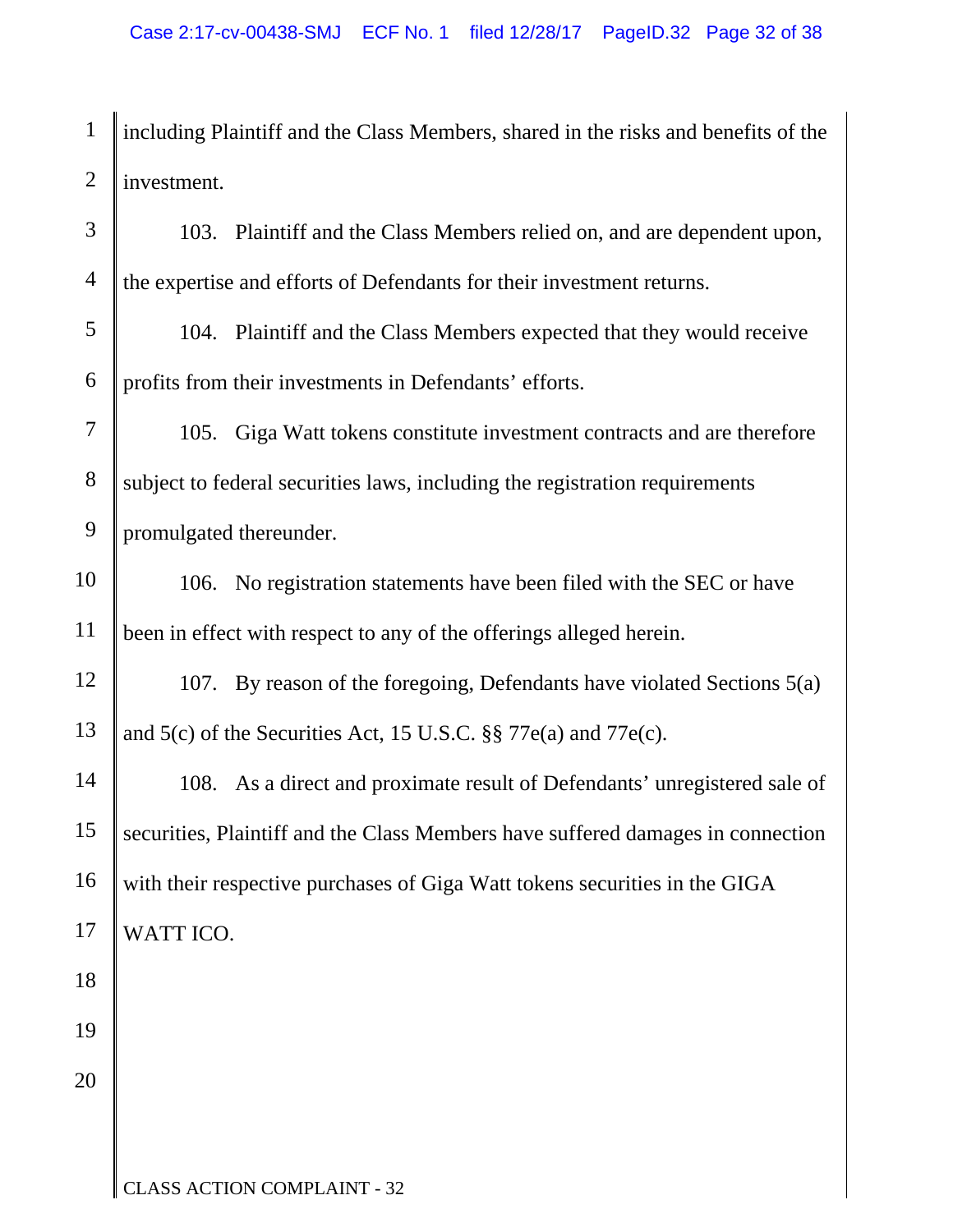| $\mathbf{1}$        | <b>COUNT II</b><br><b>Rescission of Contract</b>                                                                                                |  |  |  |  |  |
|---------------------|-------------------------------------------------------------------------------------------------------------------------------------------------|--|--|--|--|--|
| $\overline{2}$<br>3 | Plaintiff re-alleges, and adopts by reference herein, Paragraphs 1 - 108                                                                        |  |  |  |  |  |
| $\overline{4}$      | above, and further alleges:                                                                                                                     |  |  |  |  |  |
| 5                   | 109. The terms of the GIGA WATT ICO constitute a contract between:                                                                              |  |  |  |  |  |
| 6                   | (1) Plaintiff and the Class Members, and (2) Defendants.                                                                                        |  |  |  |  |  |
| $\overline{7}$      | 110. The contract was entered into by and between Defendants and each                                                                           |  |  |  |  |  |
| 8                   | Class Member between July 1, 2017 and August 7, 2017.                                                                                           |  |  |  |  |  |
| 9                   | The terms of the GIGA WATT ICO called for an investment of<br>111.                                                                              |  |  |  |  |  |
| 10                  | cryptocurrency by Plaintiff and the Class Members.                                                                                              |  |  |  |  |  |
| 11                  | 112. The funds paid by Plaintiff and the Class Members pursuant to the<br>GIGA WATT ICO were pooled by Defendants in an effort by Defendants to |  |  |  |  |  |
| 12                  | secure a profit for themselves and the investors. As a result, the investors,                                                                   |  |  |  |  |  |
| 13                  | including Plaintiff and the Class, shared in the risks and benefits of the                                                                      |  |  |  |  |  |
| 14                  | investment.                                                                                                                                     |  |  |  |  |  |
| 15                  | 113. Plaintiff and the Class Members relied on, and are dependent upon,                                                                         |  |  |  |  |  |
| 16                  | the expertise and efforts of Defendants for their investment returns.                                                                           |  |  |  |  |  |
| 17<br>18            | 114. The terms of the GIGA WATT ICO constitute an investment                                                                                    |  |  |  |  |  |
| 19                  | contract and is therefore subject to federal and state securities laws, including the                                                           |  |  |  |  |  |
| 20                  | registration requirements promulgated thereunder.                                                                                               |  |  |  |  |  |
|                     |                                                                                                                                                 |  |  |  |  |  |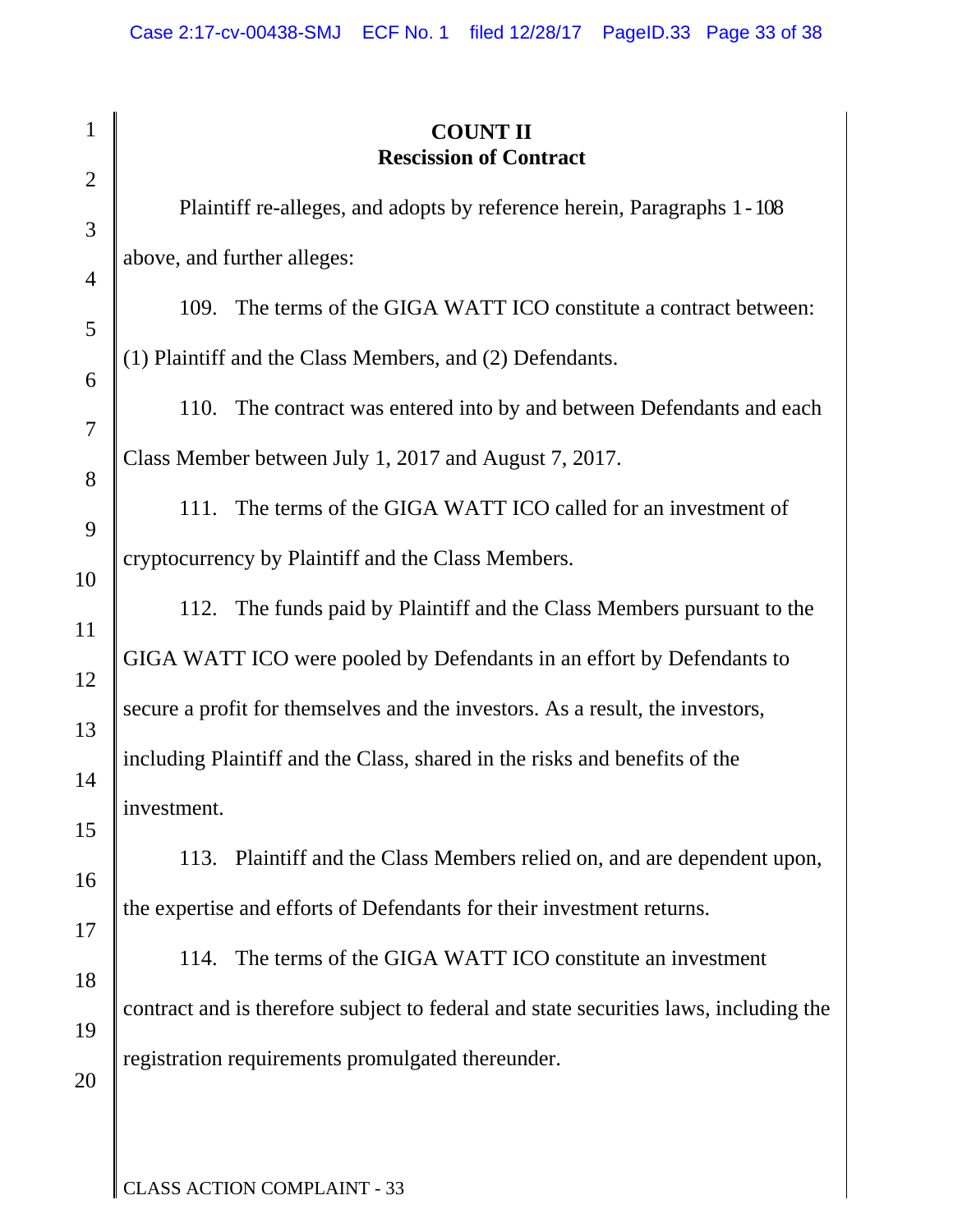1 2 3 115. No registration statement was filed or in effect with any federal or state regulatory body, and no exemption from registration exists with respect to the GIGA WATT ICO.

4 5 6 7 8 9 10 11 12 13 14 15 16 17 116. Moreover, contrary to the terms of the GIGA WATT White Paper - which stated that all invested cryptocurrency would be held in escrow and would only "be released from escrow in step with the completion of facilities" -- Defendants have represented to Plaintiff that, without regard to GIGA WATT's failure to have completed its facilities, virtually all of the cryptocurrency raised from investors in the ICO has been liquidated into U.S. Dollars and has been transferred from the escrow account to an operating account, which Plaintiff and other Class Members reasonably believe the funds raised have been dissipated, or will be dissipated, before the investors receive their Giga Watt tokens/mining equipment or any opportunity to receive a return on their investments. 117. As a result of Defendants' false representations and violation of federal securities laws in connection with the GIGA WATT ICO, Plaintiff and the Class Members state their demand that the Contract be rescinded and canceled. 118. To the extent that Plaintiff has received from Defendants any

18 19 20 benefits through the contract -- though none are known to them at this time -- Plaintiff hereby offers to restore to Defendants those benefits, once they are identified and can be quantified.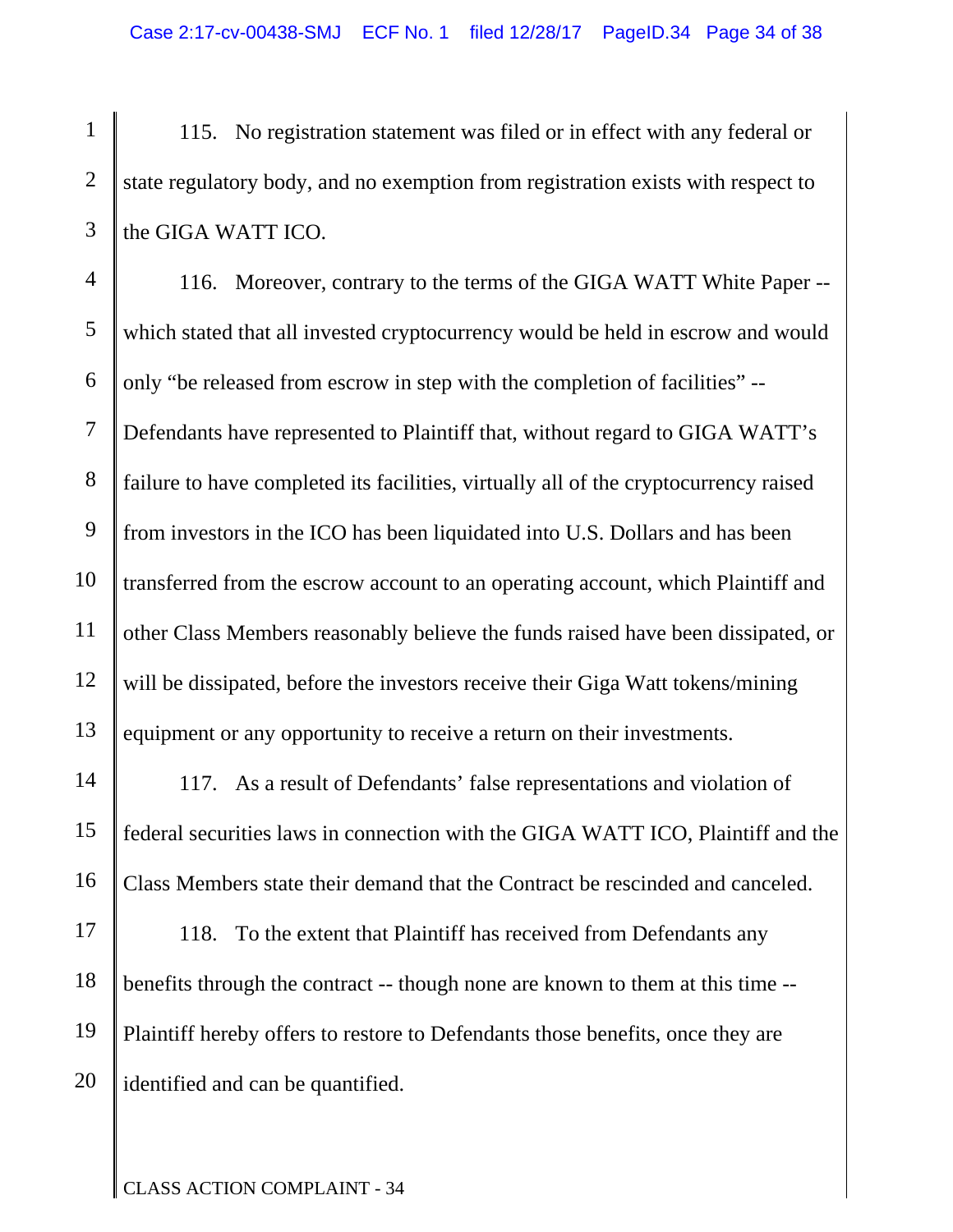1 2 119. As a direct and proximate cause of Defendants' conduct, Plaintiff and the Class Members have been damaged.

3 4 5 6 7 8 9 10 120. Defendant GIGA WATT, INC. is subject to liability because it solicited and otherwise participated in the sale to Plaintiff and the Class Members of the unregistered securities identified herein. Moreover, Defendant GIGA WATT, INC. is subject to liability because it is believed to control, or have obtained control over, a large portion of the assets invested by Plaintiff and the Class Members which must be disgorged and returned to Plaintiff and the Class Members in effectuating the rescission of the contract into which they were unlawfully led.

11 12 13 14 15 16 17 18 121. Defendant GIGA WATT, PTE, LTD. is subject to liability because it solicited and otherwise participated in the sale to Plaintiff and the Class Members of the unregistered securities identified herein. Moreover, Defendant GIGA WATT, PTE, LTD. is subject to liability because it is believed to control, or have obtained control over, a large portion of the assets invested by Plaintiff and the Class Members which must be disgorged and returned to Plaintiff and the Class Members in effectuating the rescission of the contract into which they were unlawfully led.

20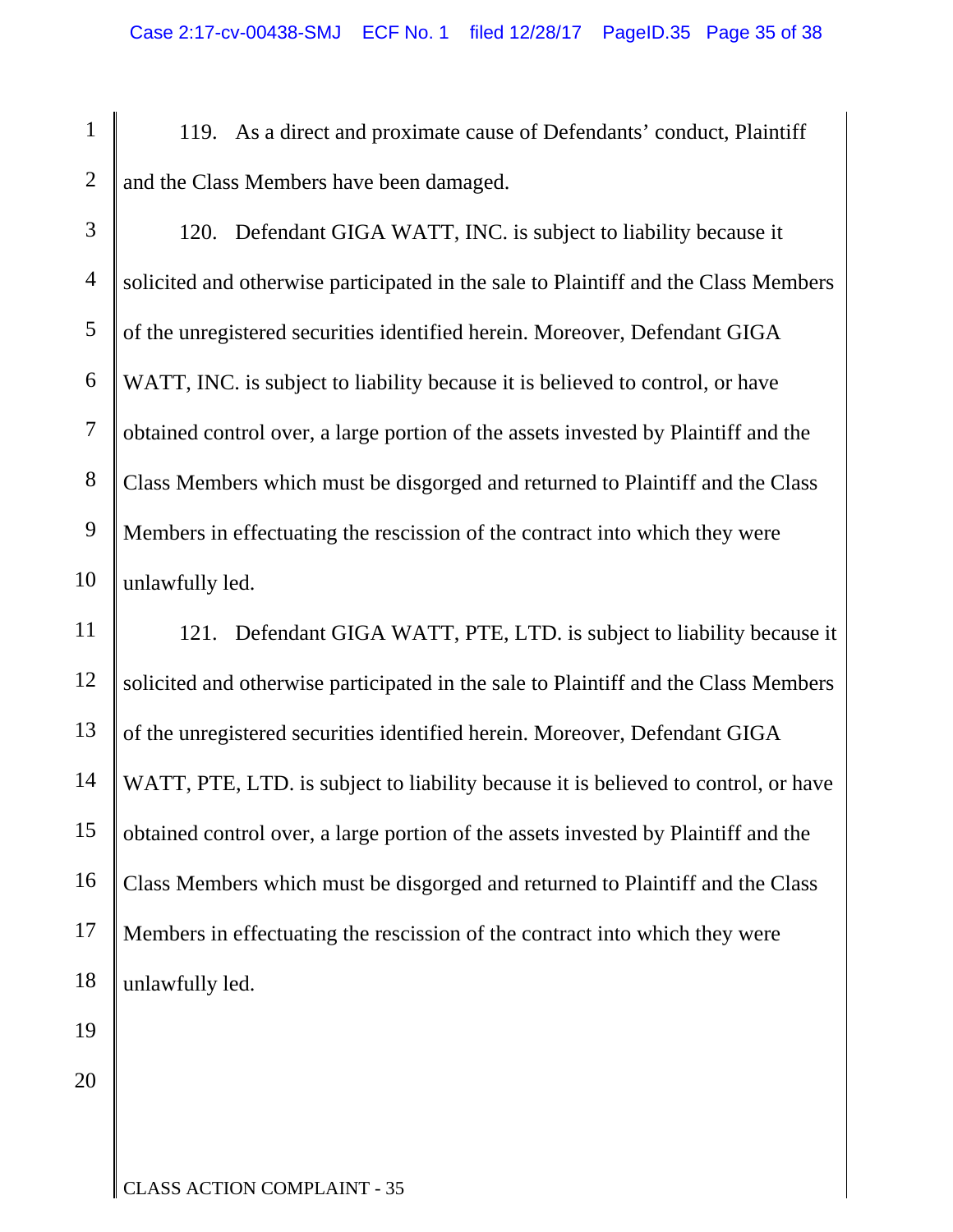| ľ<br>ı |  |
|--------|--|
|        |  |

# **PRAYER FOR RELIEF**

2 3 4 5 6 7 8 9 10 11 12 13 14 15 16 WHEREFORE, Plaintiff STORMSMEDIA, LLC, individually and on behalf of all others similarly situated, respectfully prays for relief as follows: A. A declaration from this Court that this action is a proper class action, including certification of the proposed Class, appointment of Plaintiff as the class representatives, and appointment of Plaintiff's counsel as class counsel; B. An Order enjoining Defendants from making further transfers or dissipations of the investment funds and assets raised in connection with the promoted GIGA WATT ICO, or using such funds and assets in any further purchases or transactions; C. A judgment awarding Plaintiff and the Class Members equitable restitution, including, without limitation, rescission of their investments in GIGA WATT, restoration of the *status quo ante*, and return to Plaintiff and the Class Members all cryptocurrency or fiat currency paid to Defendants in connection with the purported ICO as a result of Defendants' unlawful and unfair business practices and conduct;

17 18 19 20 D. An award of any and all additional damages recoverable under law - jointly and severally entered against Defendants -- including but not limited to compensatory damages, punitive damages, incidental damages, and consequential damages;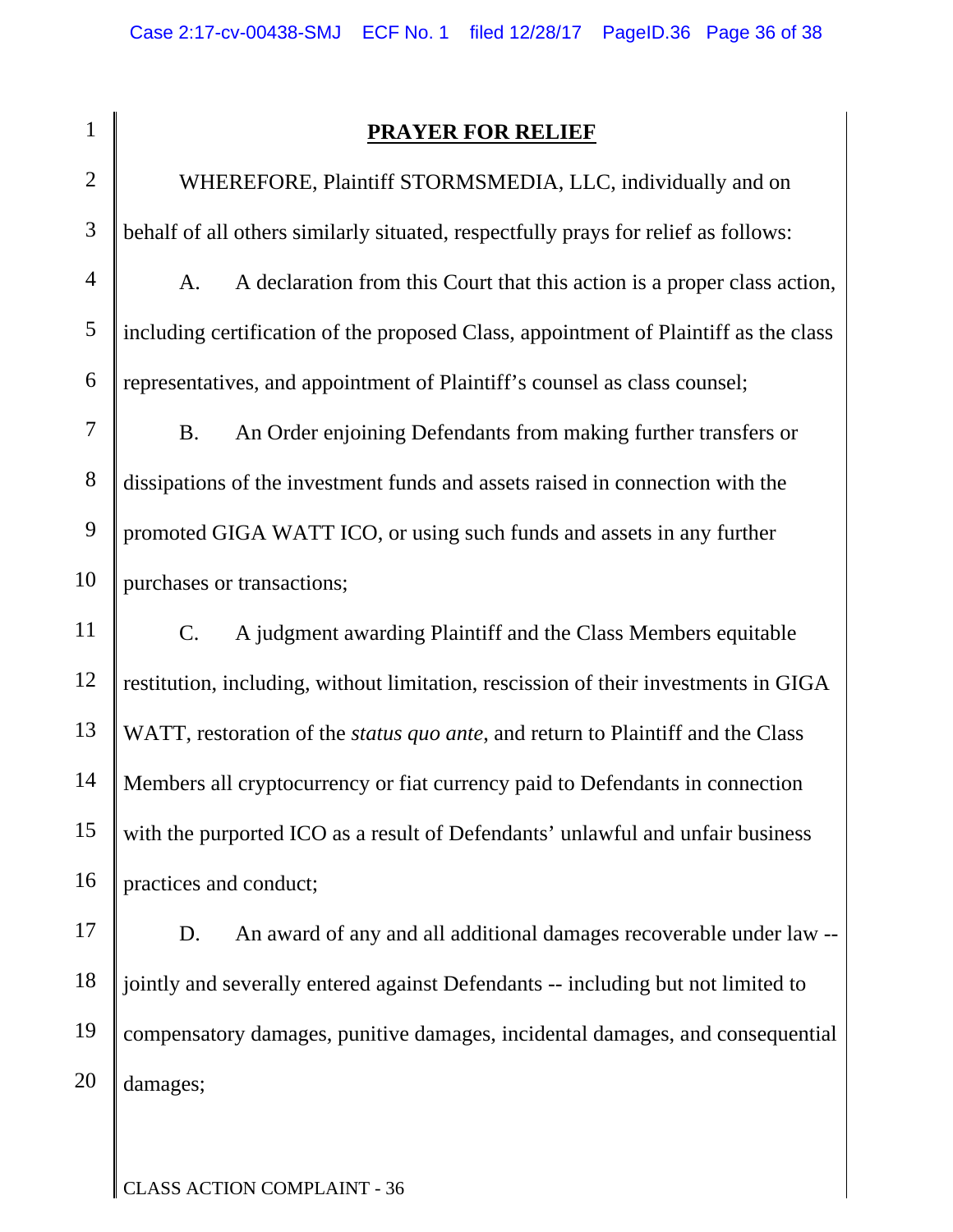| $\mathbf{1}$   | Ε.                                                                     | An Order requiring an accounting of the remaining funds and assets            |  |  |
|----------------|------------------------------------------------------------------------|-------------------------------------------------------------------------------|--|--|
| $\overline{2}$ |                                                                        | raised from Plaintiff and the Class in connection with the GIGA WATT ICO;     |  |  |
| 3              | $F_{\cdot}$                                                            | An Order imposing a constructive trust over the funds and assets              |  |  |
| $\overline{4}$ |                                                                        | rightfully belonging to Plaintiff and the Class;                              |  |  |
| 5              | G.                                                                     | Pre- and post-judgment interest;                                              |  |  |
| 6              | H.                                                                     | Attorneys' fees, expenses, and the costs of this action; and                  |  |  |
| 7              | I.                                                                     | All other and further relief as this Court deems necessary, just, and         |  |  |
| 8              | proper.                                                                |                                                                               |  |  |
| 9              |                                                                        | PLAINTIFF'S DEMAND FOR JURY TRIAL                                             |  |  |
| 10             | Pursuant to Rule 38 of the Federal Rules of Civil Procedure, Plaintiff |                                                                               |  |  |
| 11             | demands trial by jury in this action of all issues so triable.         |                                                                               |  |  |
| 12             |                                                                        | RESPECTFULLY SUBMITTED AND DATED this 27th day of                             |  |  |
| 13             | December, 2017.                                                        |                                                                               |  |  |
| 14             |                                                                        | TERRELL MARSHALL LAW GROUP PLLC                                               |  |  |
| 15             |                                                                        | By: $\angle$ /s/ Beth E. Terrell, WSBA #26759<br>Beth E. Terrell, WSBA #26759 |  |  |
| 16             |                                                                        | Blythe H. Chandler, WSBA #43387                                               |  |  |
| 17             |                                                                        | Attorneys for Plaintiff and the Class<br>936 North 34th Street, Suite 300     |  |  |
| 18             |                                                                        | Seattle, Washington 98103<br>Telephone: (206) 816-6603                        |  |  |
| 19             |                                                                        | Facsimile: (206) 319-5450<br>Email: bterrell@terrellmarshall.com              |  |  |
| 20             |                                                                        | Email: bchandler@terrellmarshall.com                                          |  |  |
|                |                                                                        |                                                                               |  |  |